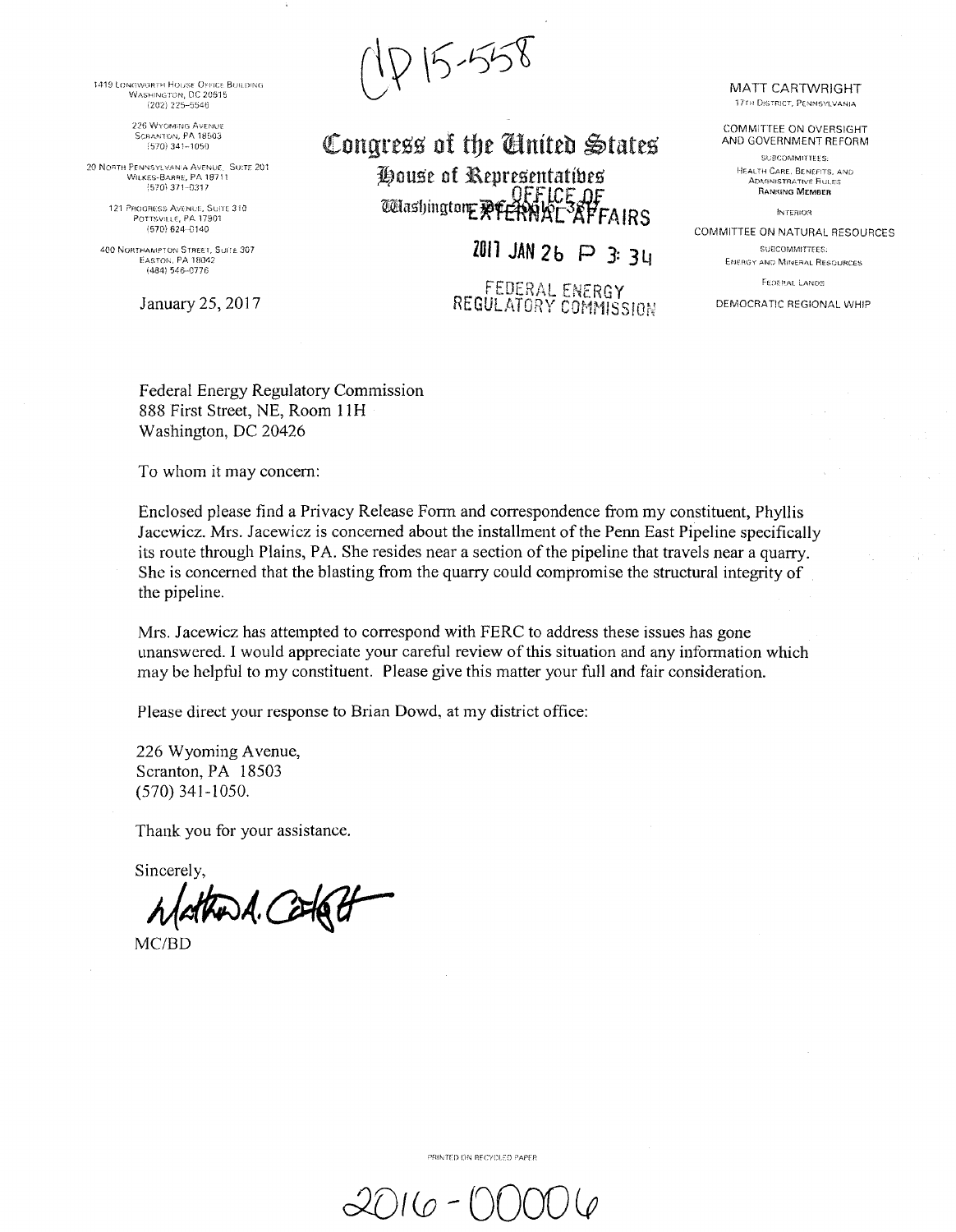## Office of Congressman Matt Cartwright

## PRIVACY RELEASE FORM

Authorization in Accordance with the 1974 Privacy Act

| Name: Phyllis Jacquicz Date of Birth:                                                                                                                                                                                     |
|---------------------------------------------------------------------------------------------------------------------------------------------------------------------------------------------------------------------------|
| Address: 95 East Saylor Ave.                                                                                                                                                                                              |
| $city.$ $\ell / a$ in S                                                                                                                                                                                                   |
| Home Phone: $(570)$ 822-2459                                                                                                                                                                                              |
| Other Phone: (570) $8/7 - 5863$ (cell)                                                                                                                                                                                    |
| Email: jaccuiczm @wm connect. com                                                                                                                                                                                         |
| Social Security Number/ VA Number / Alien Number:                                                                                                                                                                         |
| Have you contacted any other elected official regarding this case? Yea/No (circle one) If so,                                                                                                                             |
| who? Congressman Barletta who referred me to you.                                                                                                                                                                         |
| Please describe in detail the information you are requesting or the exact nature of the problem<br>you are experiencing. Send copies of any relevant information. DO NOT SEND ORIGINALS.<br>Use extra paper if necessary. |

Re: fem East Pipeline - See ALL enclosures Asking for meeting with FERC<br>of pipeline be ture

Note: The Privacy Act requires the completion of this form in order for Congressman Cartwright or his representative to receive information on heluilf of his constituents. I hereby and orize Congressman Cartwright or his representative to receive information on my behalf and/or to discusa my records with any federal agency havolved.

Phyllis Jecurity SIGNATURE: Date: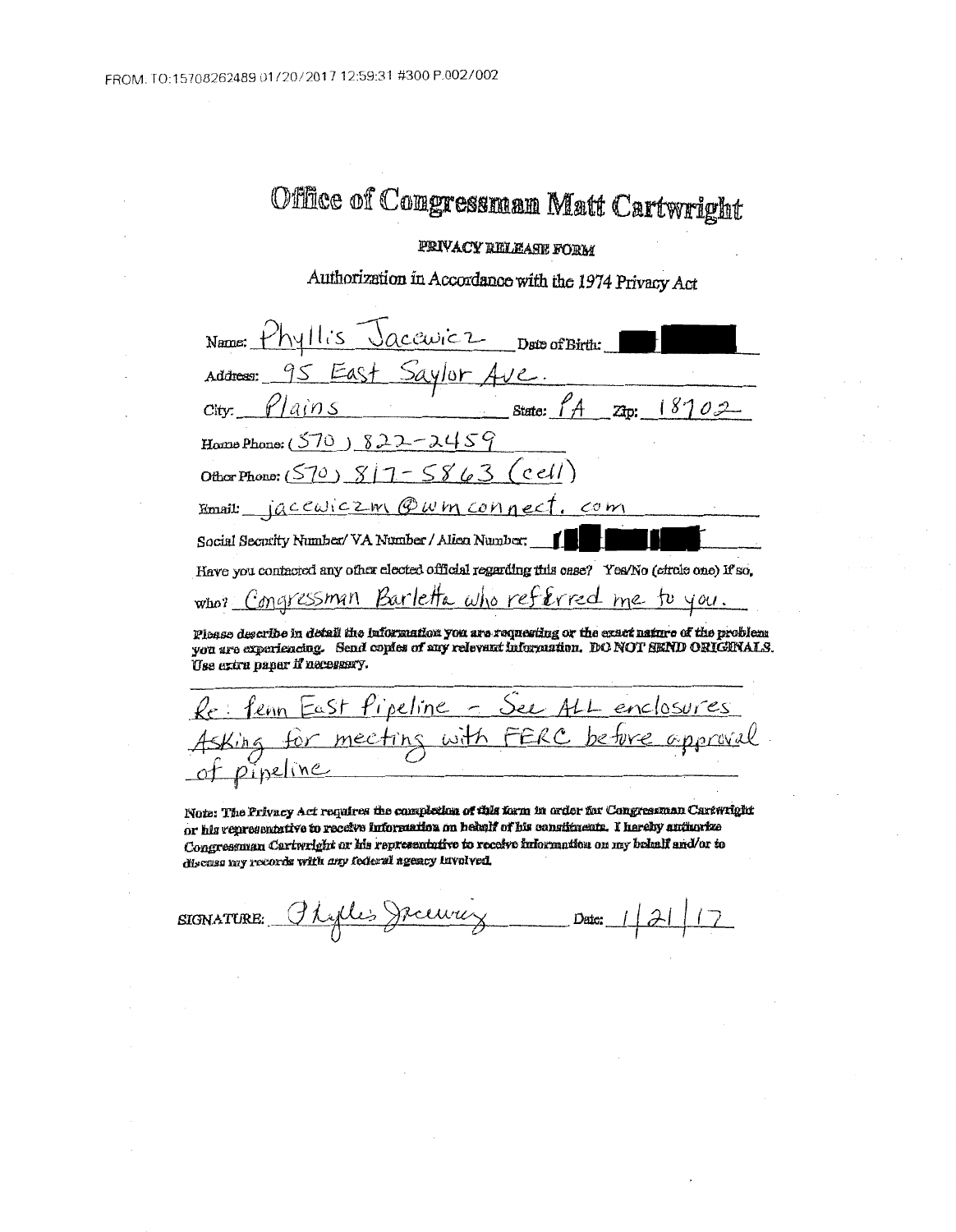January 21, 2017

Attn: Brian Dowd Office of Congressman Cartwright 226 Wyoming Ave. Scranton, PA 18503

RE: Penn East Pipeline

Dear Brian:

As per our conversation of January 20, 2017, I am enclosing the following:

-Email addressed to Bob Morgan on 1/19/17;

-My Letters to FERC from August to December 2016; -Anonymous letter addressed to me with astounding facts, sounding like a very nervous employee of quarry worried about a possible explosion?; -Plains Twp. Fire Chief's letters (3) to FERC in March, May and June 2016; -Plains Twp. Fire Chief's testimony at FERC hearing in Aug. 2016; -Article in Times Leader from Plains Twp. Fire Chief re "major qualms to construct gas pipeline";

-Privacy Release Fonn.

Please forward to FERC as soon as possible as the date of approval is set for February 17. I am asking for a meeting between FERC, our fire chief and affected residents. This situation is very serious, being that we will be living in fear of an explosion every moment of our lives, and I believe a meeting with FERC is not too much to ask. After all, they have never attempted to meet with any residents to even survey the situation. FERC, at their meeting in August, never gave residents a chance to discuss this dangerous situation. They took each resident behind closed doors for a limited 3 minute talk. I believe we deserve some consideration given they are taking over our properties by eminent domain and possibly ending our lives in the future.

Thank you. Phyllis Jacewicz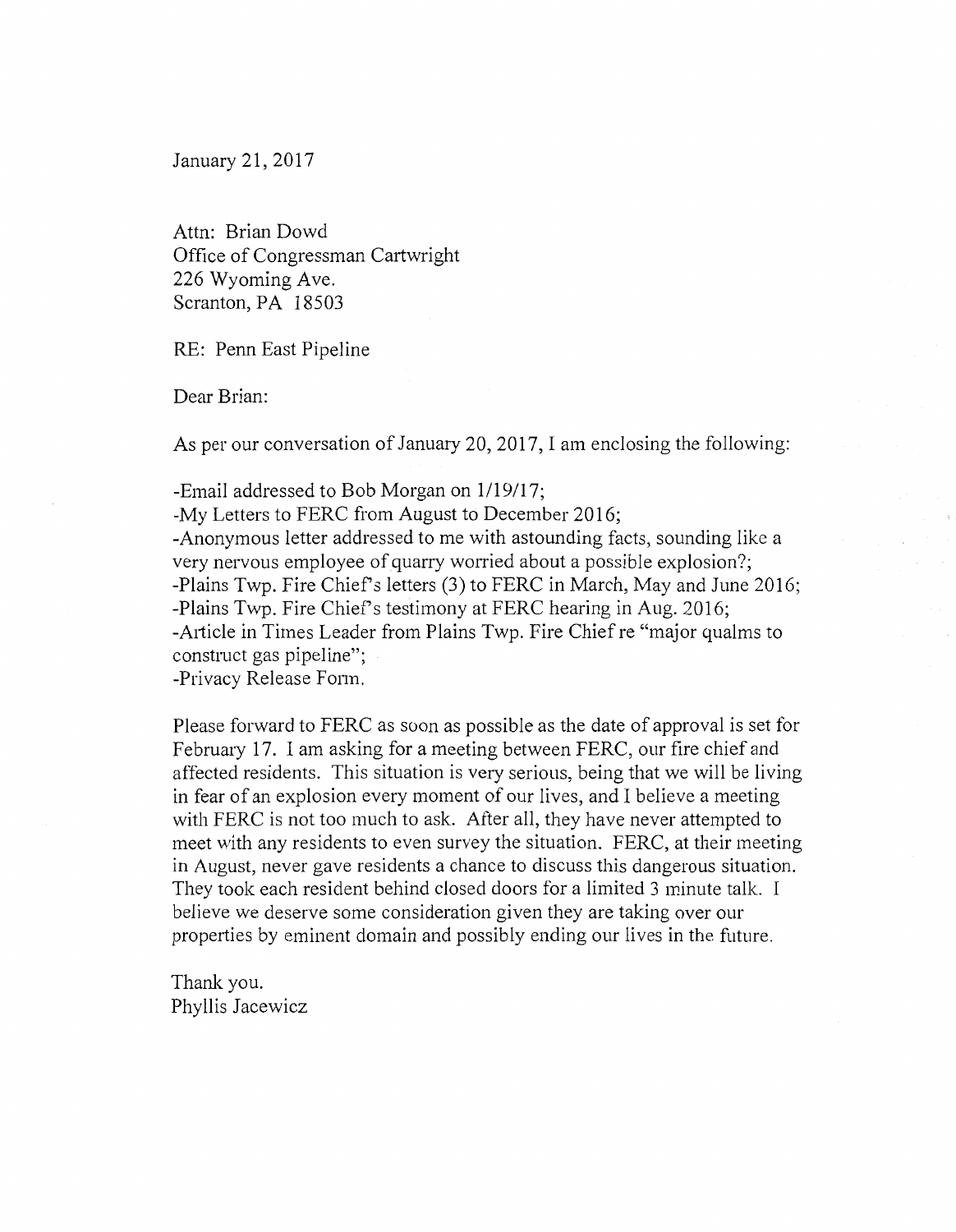My name is Phyllis Jacewicz Plains, PA. My situation involves 1 have been attending meetings and v pipeline. I am extremely concemec myself. This Penn East pipeline is : in close proximity (feet) to my horn of the situation is that there is an ac1 from my home), an asphalt plant ne: my home) and a 12" gas line runnin. feet from my home), that feeds the a Another dangerous concern is that t}

. A ,{ ~-' . ., , I :t e ;t :t m

used by Penn East as an access road  $\omega$  ound the 50" pipeline and will have heavy machinery running over the 12" line which is in the ground about 2- 3 feet because of rock formation. It was put in ground in 2012. We have pictures.

The Penn East pipeline is to run between my home and the active quarry, which makes the pipeline only feet from the active quarry. Every time there is a re-route the pipeline comes closer to my home. You cannot imagine the impact the dynamite blasting will have on the 36" pipeline. There will be an explosion and we will have an uncontrollable situation killing many and destroying everything in its path. How can anyone not see that this is a catastrophe waiting to happen? There are so many gas explosions occurring every day and these pipelines are no where near a dynamiting area. This pipeline needs to be re-routed far away from the quarry where the dynamiting does not affect the ground where the pipeline is placed so as the pipeline cannot feel the movement of the ground to cause the pipeline to rupture and explode with the tremendous amount of gas forced thru it (1 billion cu.feet per day).

FERC is set to approve this pipeline in February 2017. I am an intervenor and have filed numerous letters with FERC before the deadlines stating my serious concerns about the route the pipeline is taking. We are in the incineration zone (900 feet+), my home being less than 100 feet away. The pipeline alone is a serious project but an active dynamiting quarry, asphalt plant and other gas lines create an unimaginable catastrophic situation. My home has numerous foundation cracks, inside wall cracks, cracked windows, etc. as a result of the weekly blasting. Our fire chief has written FERC numerous letters stating his grave concerns. Penn East states they will monitor the pipeline but when an explosion occurs their instruments will be incinerated and there will be nothing left to inspect, incineration destroys everything and everybody. We have worked all our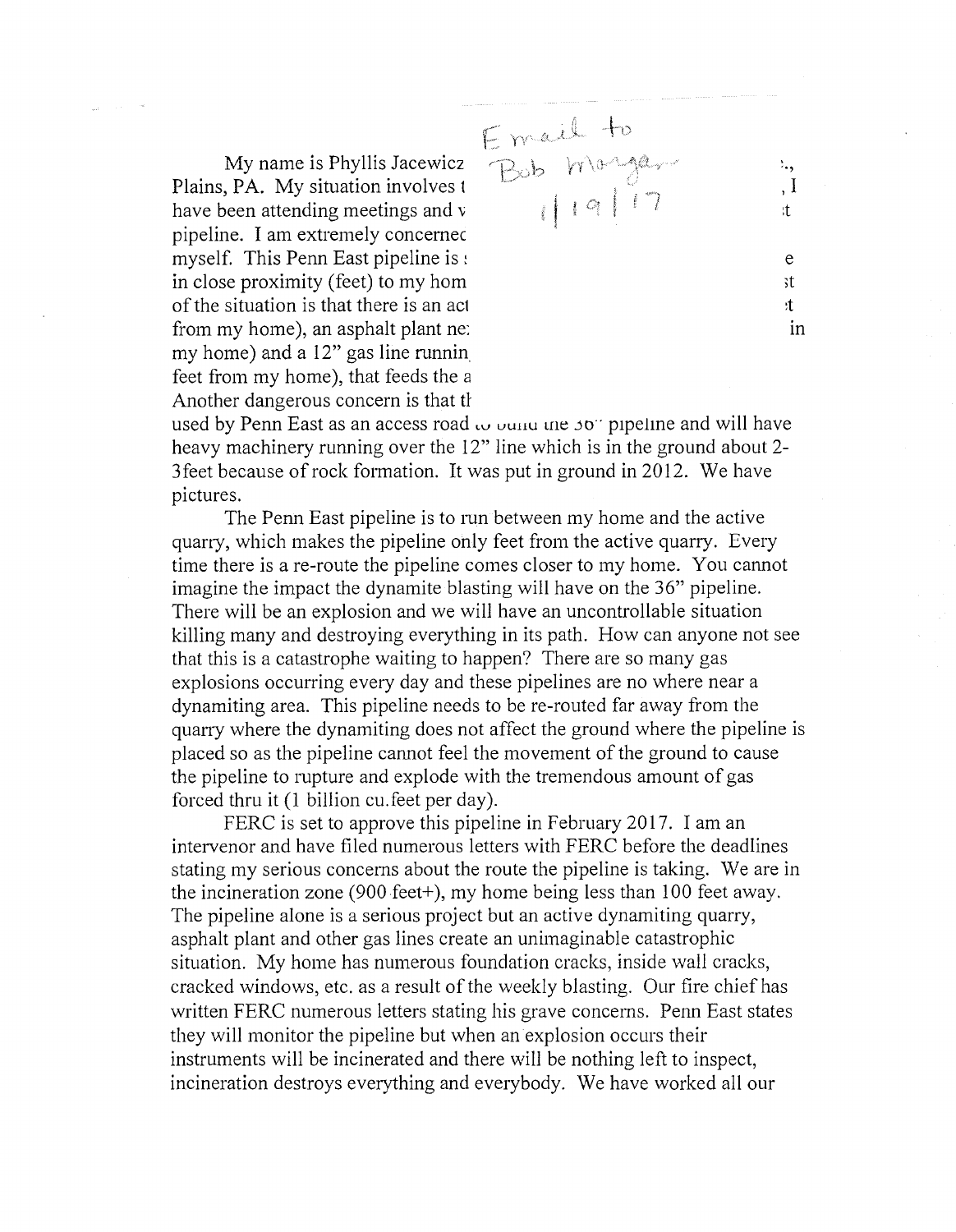lives and now reaching retirement we are being put in this situation while Penn East gets rich and has little or no responsibilities. They have no respect for life.

Penn East is pushing eminent domain on property owners that refuse to let them use their property for work space. A representative comes to your home after dark. Penn East threatens that they will take you to court and that there will be no money to offer at that time so it's best to settle now.

FERC is being told the quarry is moving away from the pipeline, and will have little effect, which is totally false as the quarry has applied for permits to go deeper-not away from the pipeline. Lies are constantly being told to FERC.

I believe you are aware of the Penn East pipeline, as Charlie Adonizio, a real estate broker, attended meetings last year and he mentioned Congressman Cartwright. I believe Penn East is not going through Adonizio's property now and I would like to let you know a dangerous situation still exists for others along the pipeline.

I am asking for your help and input so the people living on East Saylor Avenue in Plains, don't have to live in constant fear of an explosion every day for the rest of their lives. Home is supposed to be a safe place. We will never be safe if this pipeline is not re-routed, far from the weekly dynamiting quarry and asphalt plant.

Thank you for your consideration. If you have any questions, please feel free to contact me at any time. I look forward to hearing from you.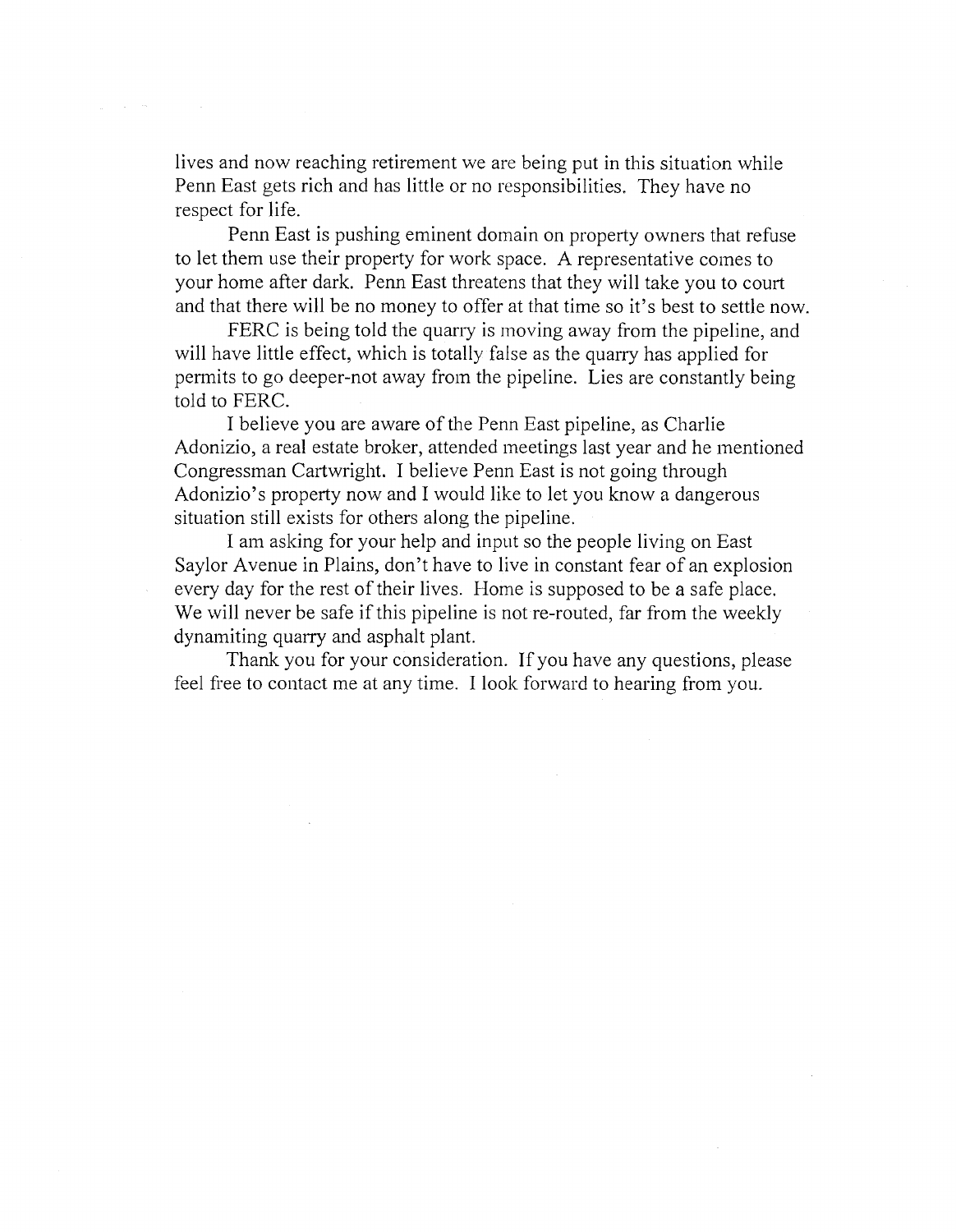and the second second

Michael & Phyllis Jacewicz, Plains, PA.

This is a preliminary letter as I am an intervenor and have many concerns about the Penn East pipeline. I live at 95 East Saylor Avenue, Plains, Pennsylvania next to an active quarry (Popple) and this pipeline will run between the active quarry and my home, the quarry being approximately 300 feet from my home (the closest home to the quarry) . My lot is triangular and on one side there is an already existing approximately 12 inch pipeline (approximately 20 feet from my home backdoor) which supplies gas to an active asphalt plant owned by Popple located on the top of the hill which can be seen and heard from my home. When this asphalt plant is in operation, which is at least nine months out the year, my inside plants on my windowsill in my home vibrate. Can you imagine the impact of this plant (besides the dynamiting every week) on the 36 inch proposed gas line, being that the pipeline will run between my home and the asphalt plant.

When Penn East starts to install their pipeline I am concerned that they will have to blast their way thru the rocky formation near to my home. (There is plenty of rock that is why we have a quarry) . Then upon installation I am concerned about the weekly ongoing blasting from the rock quarry and the effects on this 36 inch gas pipeline. I have many cracks in the foundation of my home and have had windows crack. This blasting is not going to stop as the quarry will be here for many years to come. The blasting, no matter what Popple says, will never be far from this pipeline. They say they monitor it but you have to live here to see what goes on. It is monitored when someone checks and the moment the monitoring is gone, a giant blast occurs. The fire department has been appearing near my home just about every week the dynamiting goes off since DEP stepped in a few years ago but sometimes they arrive a little late. Does this not tell you this is a dangerous situation? In the future what and who can you contact once this project begins - no one will care and there will be no contact person.

I am also concerned about a dusty right of way dirt roadway that I mentioned that has the above-mentioned 12 inch gas pipeline running down the center of the roadway all the way up the hill to the asphalt plant. (The Penn East pipeline, when built, will cross this 12 inch gas pipeline somewhere close to my home on the hill.) The roadway is approximately 20 feet from my home back door. Right now there is very little traffic. Since this pipeline is so close to my home and only about three feet (if that) down in the ground (because of the rock formation), what effect will heavy trucks, machinery and equipment have on this 12 inch gas pipeline and will this pipeline be in danger of shifting and moving and possibly exploding? What about all the dust and dirt when it is used as an access road to build the 36 inch pipeline? Who will be the contact person for problems?

I am concerned about the depreciation of my property. Taxes is said to never decrease but yet my home will be worth nothing. What about homeowners insurance? We have lived here for more than 40 years - ready to retire - too late in life to start looking for another home being retired - and put all of our money and hard labor into making this home,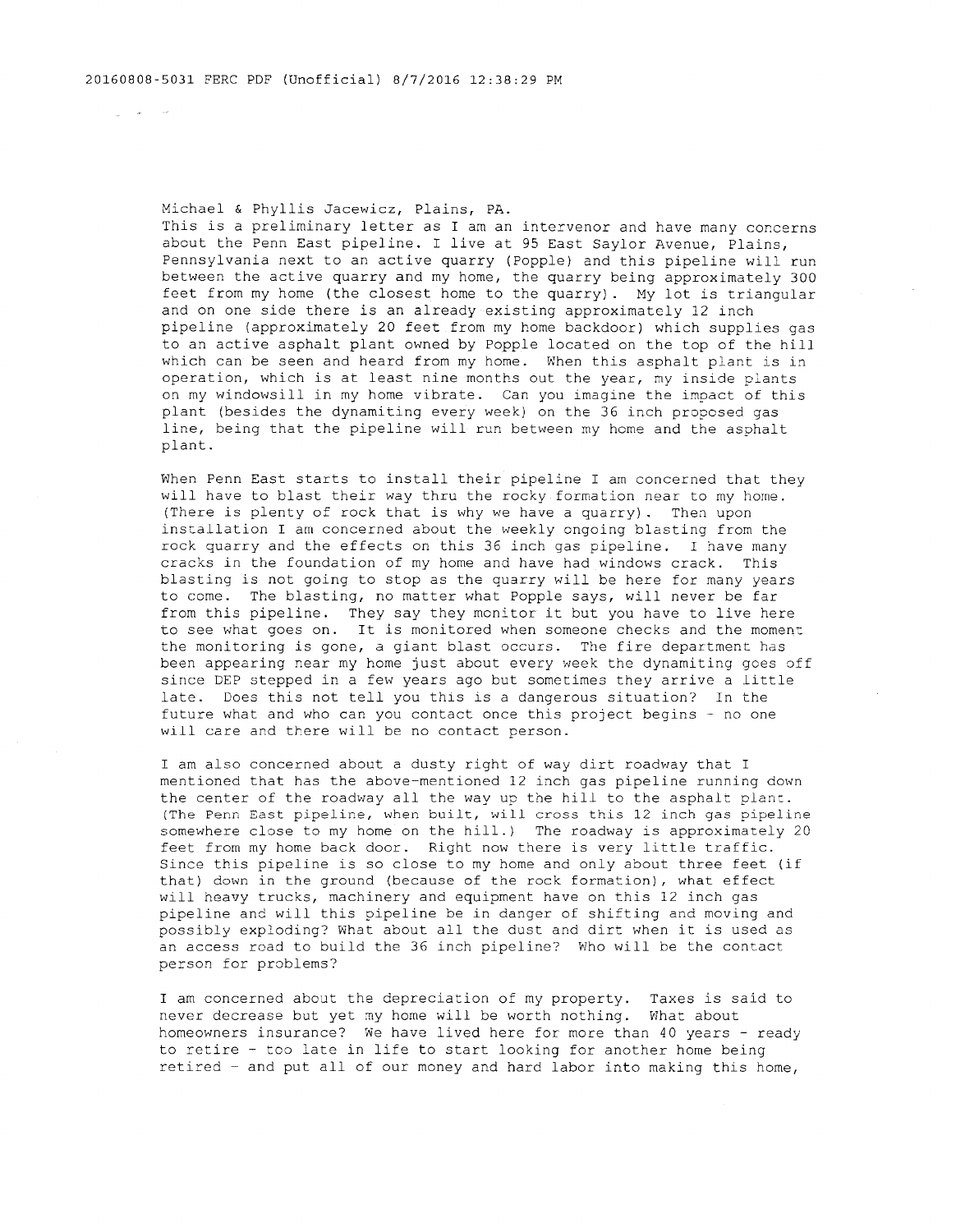our home for life. On the other hand, no one in their right mind would ever buy this home being in such a situation. We will never be able to feel safe in our home once this pipeline goes into operation, always being filled with anxiety as to when an explosion may occur as the weekly quarry blasting has to effect this pipeline at some point. Isn't home supposed to be a safe place? If a disaster occurs and we are not home, what do we have to come home to? All I can see is the homeowner, burned, running from his home after a gas explosion not far from the Pittsburgh area this past March. Remember, our home is only about 100 feet from this pipeline. Everything and everybody will be incinerated.

Also, what about the coal mines? What effect does this pipeline have on them and how safe are we? What about our beautiful environment? Everything as we know it will be gone.

I also just learned that Penn East has sent letters to homeowners who Penn East wants to use their land for installing this pipeline. Apparently Penn East is saying they will give the homeowners x amount of dollars and then go on to say if they do not accept, they will be forced into eminent domain and then get nothing as Penn East will have no future money. Are these the tactics Penn East is using, to scare or bribe homeowners so Penn East can have their way and say everyone is in agreement with this pipeline?

When and if an accident happens and property and lives are lost you can say you are sorry but you cannot undo a tragedy but... you can stop it from happening. YOO HAVE THE POWER NOW TO SAY NO TO THIS PIPELINE AND WITHDRAW THE DEIS.

Thank you for now.

Michael and Phyllis Jacewicz 95 East Saylor Ave. Plains, PA 18702 (570)822-2459 Email: jacewiczm@wmconnect.com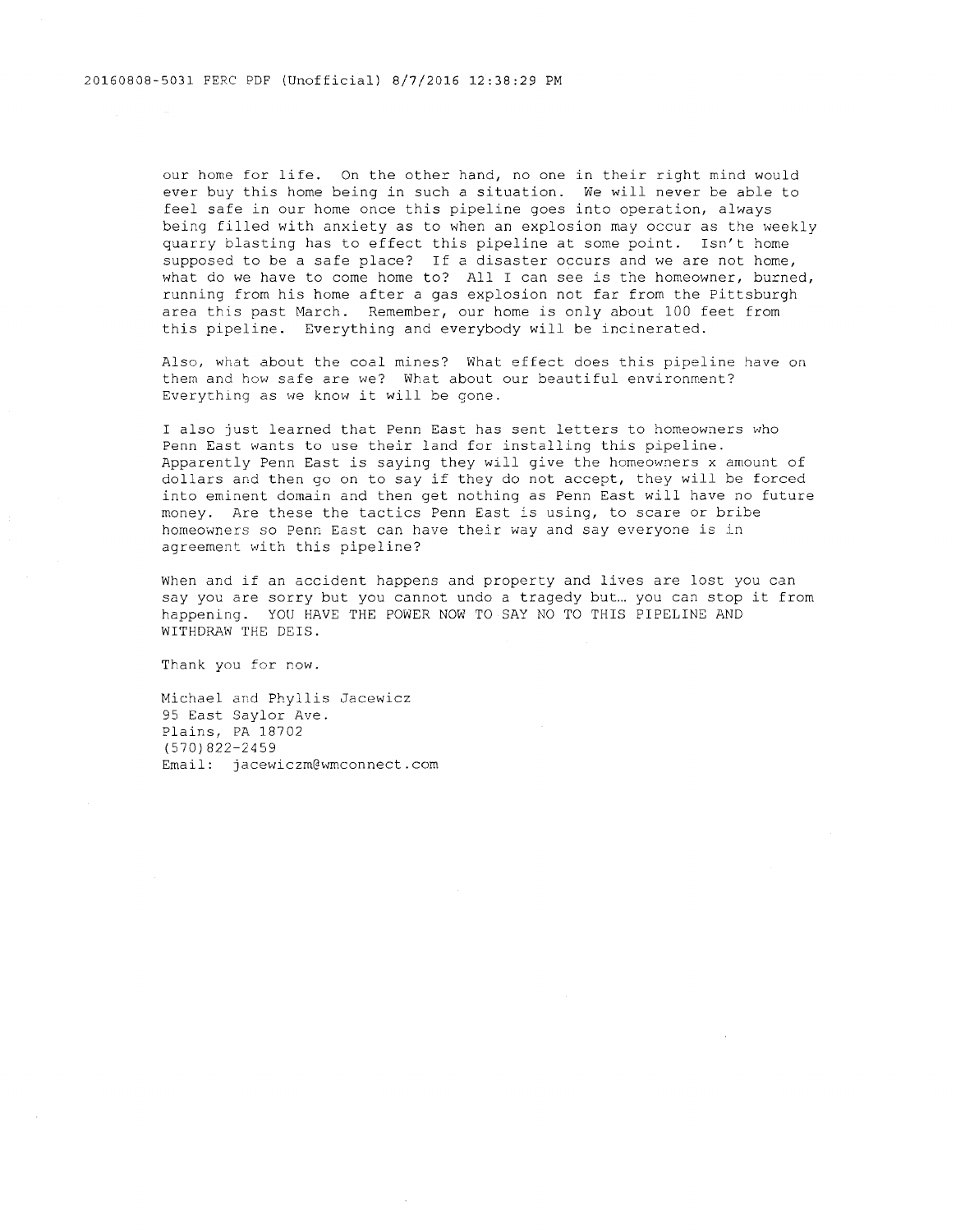This is a follow up to my 8/7116 submission letter. I have been speaking to some neighbors and they are horrified by the thought of this pipeline being built so close to their homes (some homes less than 100 feet away). Along with that they also  $\ddot{\bullet}$  live close to an active quarry and with dynamiting occurring, have many cracks in their home foundations, driveways, windows, and inside their homes with doors that won't close.

We are all concerned about the dynamiting the pipeline company will have to do in order to get their pipeline in ground. The area is all rock. It seems every home has a story of either sitting on rock or a rock formation in their yard. Dynamiting by the pipeline company is the only way they will be able to get their pipeline into the ground. \Vho will be responsible for damage to homes? Who are the contact people? How much can our homes withstand? *\Vho* pays for the anxiety and frustration the homeowners have to deal with and why should the homeowner have to go thru this? And don't say take pictures for this is a long drawn out process and much damages needs to be corrected immediately without cost to the homeowner.

This whole situation creates an enormous amount of terror for all people living on East Saylor Ave. and surrounding streets knowing they will be living in fear of a pipeline explosion once the gas starts to be transported with dynamiting occurring nearby. No matter how far away the required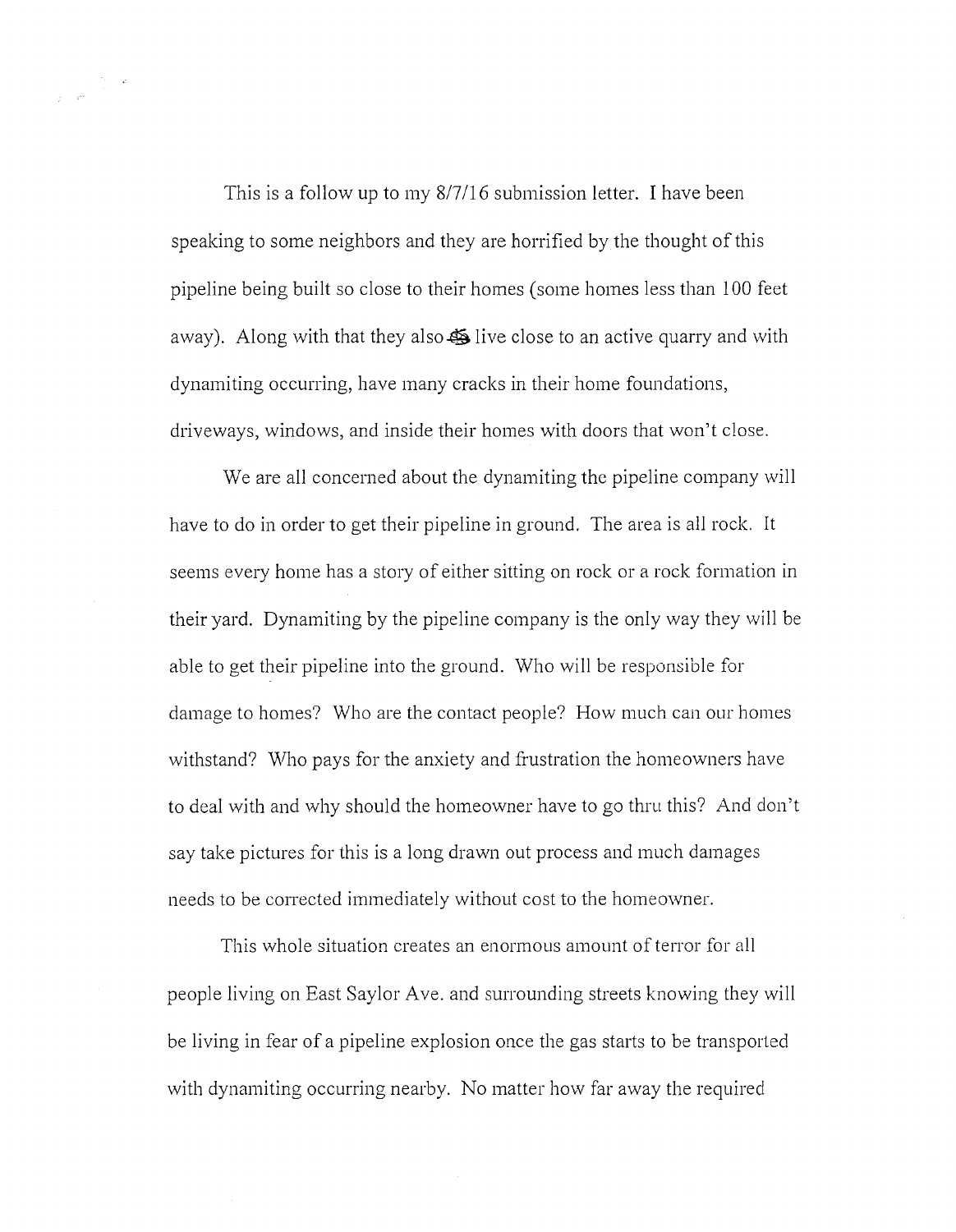distance is supposed to be between the pipeline and quarry, this pipeline is going to feel the effects of this dynamiting. It's only a matter of time until an explosion occurs. Also the whole valley is honeycombed with mines. When one can see vapors coming from a hole in the ground in someone's backyard, you know the mines are not very deep. Boreholes can still be found in the neighborhood.

And what about the amount of noise in our homes because of the proximity of the pipeline to our homes when this gas starts flowing? You yourself would never want this pipeline next to your home so please don't approve this pipeline so it gets built next to our homes.

Human lives are very precious. I ask that any thoughts of approving this pipeline be abolished before any devastating event occurs. I ask that the government put human lives first before large company profits. The government is supposed to protect the people not huge profit making companies.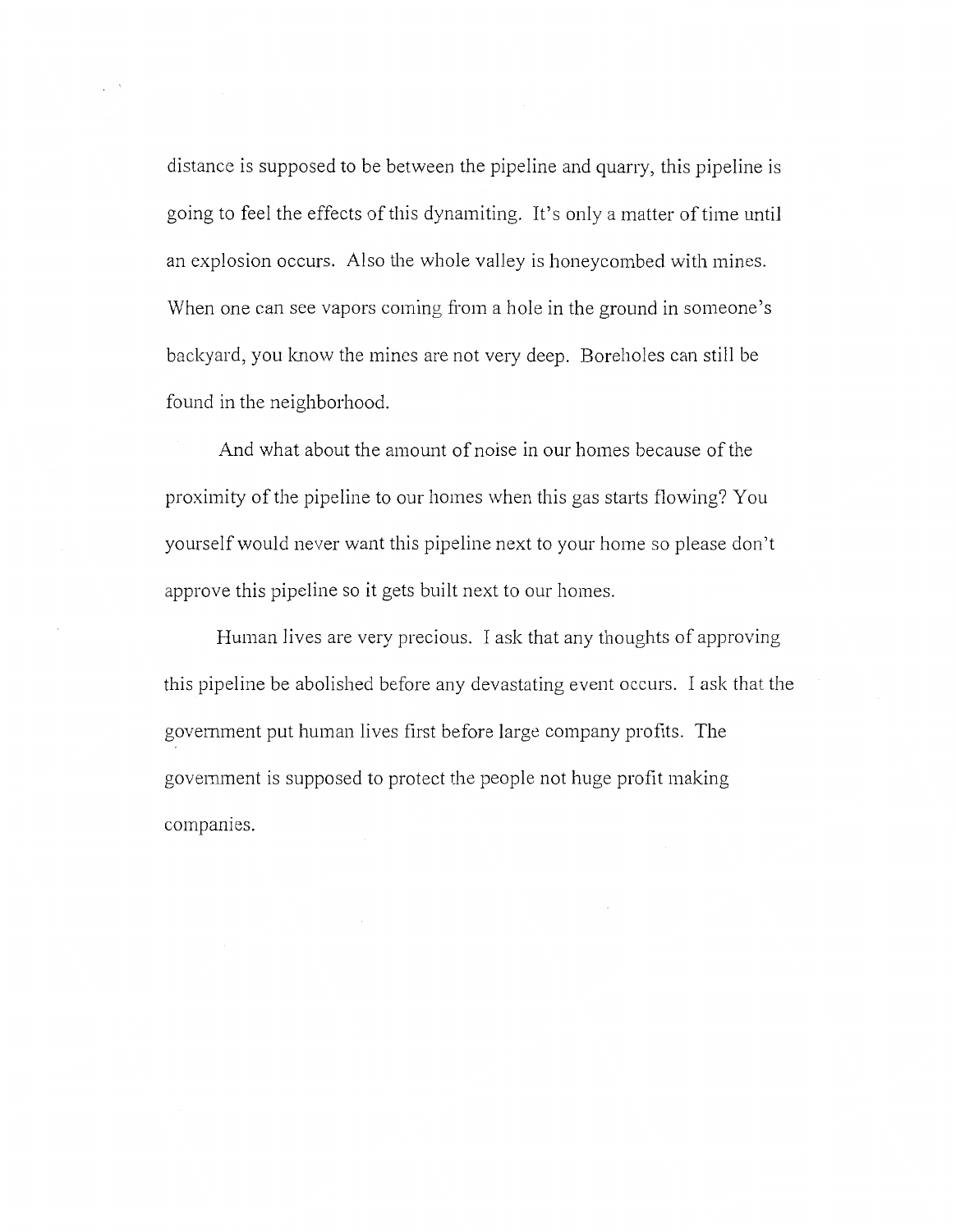Phyllis Jacewicz, Plains, PA.

My name is Phyllis Jacewicz and this is a supplement letter on the DEIS for the Penn East Pipeline project - docket CP15-558. I am an intervenor and live in the township of Plains, 95 East Saylor Ave.

In August, Penn East sponsored a baseball game at Montage Mountain and emphasized safety. Safety - you are kidding! They haven't a clue what safety is or they would not be building a pipeline between an active, dynamiting quarry and homes (some less than 100 feet) in a residential area. Did they mention that at the baseball game? And the quarry owners are lying to Penn East and FERC telling them they are moving away from dynamiting close to the proposed pipeline when in fact they are going deeper and deeper (permit just issued) at the same site and the dynamiting blasts are more extreme -(readings on 8/15/16 when the seismograph was placed in my yard - PPV-.68; decibel-115(harmful to a person's hearing)). The reverberations from this blast could be felt by residents about 34 mile down the street.

Doesn't Penn East know about the 900 feet incineration zone. Of course, they do but Penn East wants the shortest, cheapest route and if that route means endangering people's property and lives - they certainly don't care. This proposition is a risk that hardly seems taking, but what's an explosion and losing some property and a few lives. Nothing to them; money is their only objective. Penn East knows how to manipulate people into thinking they will monitor their gasline by stating they will plan safety maintenance but when a catastrophe occurs, nothing will be left of their "safety maintenance". But they will still collect their billions of dollars from distribution of gas. No property owners along the pipeline route are getting cheaper gas, only aggravation and anxiety disorders; this gas is meant for shipping abroad; we don't need this gas in PA or NJ and they know it. Penn East says it's for our use but in the end they will have an overabundance and then say they have no alternative but to ship it out of the country.

The effects of this pipeline on people living in the pipeline/quarry area are unimaginable. Residents have lived here more than 40 years and have put up with countless coal trucks, asphalt trucks, day and night, weekdays and weekends, traversing the two land road; dust, dirt, noise from an asphalt plant, dynamiting from a coal turned rock quarry and now a pipeline thrown in for good behavior. Now this is pure terriorism. One billion cubic feet of natural gas each day flowing through this pipeline with extreme dynamiting occurring weekly is asking for a major gas explosion. It's a ticking time bomb! How will Penn East explain an explosion especially when they have been warned? Surely it won't be their fault as corporate companies never have to admit they are responsible for any catastrophies. You can't bring lives back but you can stop this pipeline NOW before a tragedy occurs. I pray that someone will read this and bring it to the attention of FERC so they can evaluate the situation properly without being influenced by power and money. The pipeline alone is one big concern but putting it next to an active dynamiting quarry is totally unacceptable. The route is a hazardous, explosive and poorly chosen route which must be changed or the project abolished.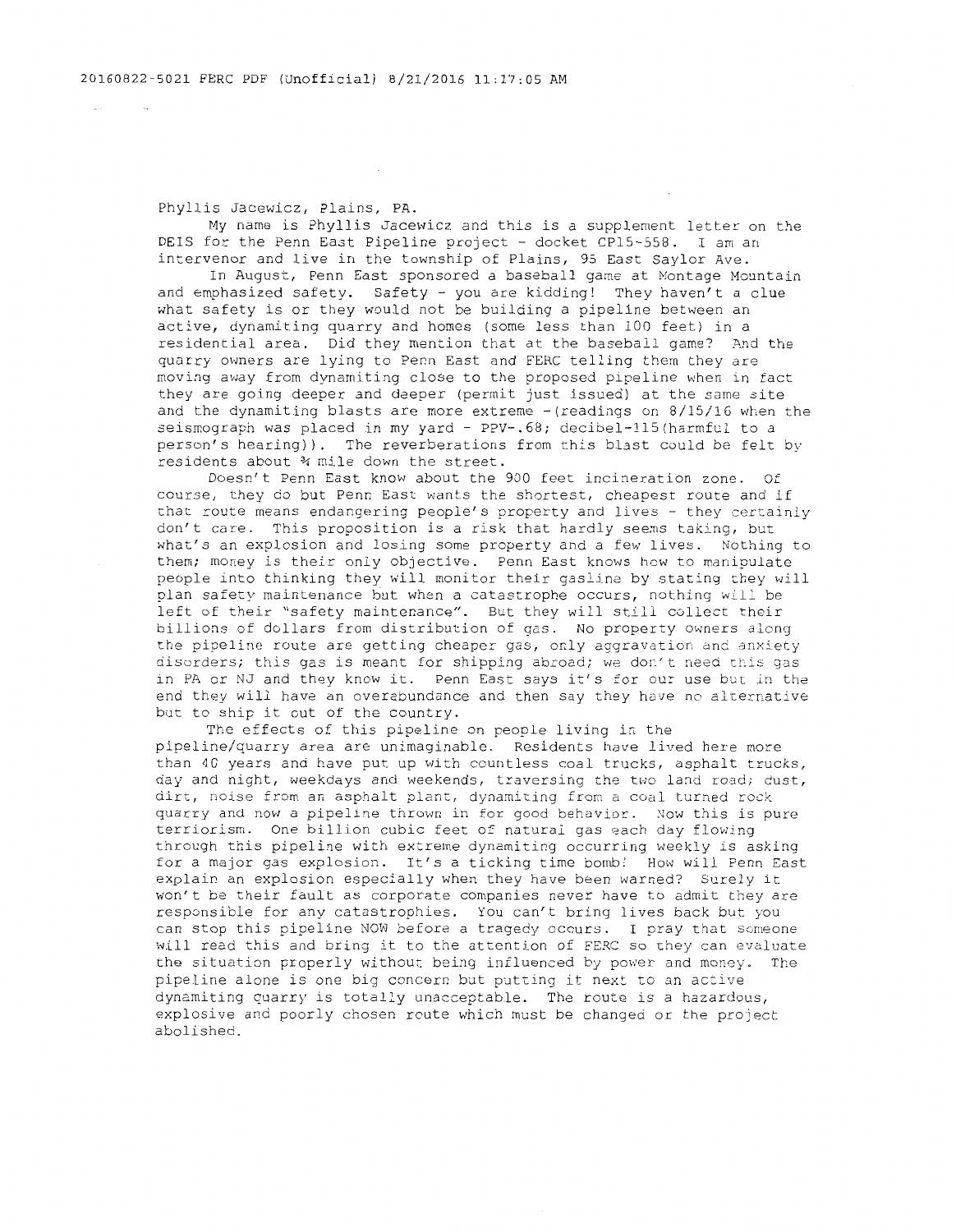and the state of the

Phyllis & Michael Jacewicz, Plains, PA.

My name is Phyllis Jacewicz and this is a supplement letter on the DEIS for the Penn East Pipeline project - docket CP15-558. I am an intervenor and live in the township of Plains, 95 East Saylor Ave.

Another day (8/26/16), another severe blast of dynamite from the active Popple Quarry. Yes, it continues every week, and FERC and Penn East fail to realize what catastrophic effects this dynamiting will have on the 36 inch proposed gas pipeline, being the pipeline will be less than 100 feet from the dynamiting.

If one searches on Google for gas line explosions on the web, you can get the full, frightening picture of what is going to occur when this Penn East pipeline explodes. These pictures absolutely scare you to death, and they are real. There have been explosions in California, West Virginia,Virginia, Pennsylvania, Mississippi, Minnesota, Montana and North Dakota to name a few. In Virginia, five people were injured and 2 homes destroyed. In Pennsylvania, this past few months, a man went running down his street severely burned and his home destroyed. In West Virginia four homes and part of I77 were destroyed by a 20 inch gas pipeline. In California, 8 people were killed. In Kentucky, a gas line exploded, flattening homes, burning barns and causing one casualty. The list goes on and on. And these gas lines were not situated close to an active dynamiting quarry. I am not sure what FERC does not understand if they approve such a pipeline to be put in the ground next to a quarry and a residential area being less than 100 feet away. Even the Plains fire chief speaks against this pipeline and has warned of catastrophic effects. He comes to the site of the dynamiting and cannot understand why FERC would ever even take into consideration the approval of such a project with hunan lives and property at such a high risk.

I know FERC knows about the nany gas lines that have exploded causing homes to be leveled and lives lost. Shame on you if you turn your back and approve this pipeline. You are warned that an explosion will occur because this pipeline is going to be built next to an active weekly dynamiting quarry with some homes being less than 100 feet away. Yes, there is another route away from the Plains residential district but Penn East refuses to re-direct this pipeline away from homes and the quarry. This pipeline was to go another route until Penn East was threatened by a wealthy business and plans were changed. Everyone knows money talks. Penn East thinks lives are expendable. If any relatives of Penn East lived along the proposed route you can be sure this route would be changed in a minute. Penn East would never allow their families to live anywhere near to this disasterous area. It's simply inhumane to build a pipeline so close to an active weekly dynamiting quarry with a residential area less than 100 feet away. The inpact on the residents is simply unimaginable, living every moment of every day filled with anxiety in fear of an explosion. You would not want this to happen to your family, now please don't allow this to happen to our homes and lives. It's not like we can pick up and move after 40 years of living in the area. Most residents are ready to retire or are retired and, is this what they have to look forward to? Is this America or communism? Sometimes I wonder!

Please do not allow this to happen to the residents in the pipeline area. I wish I could get someone's attention to this matter and come see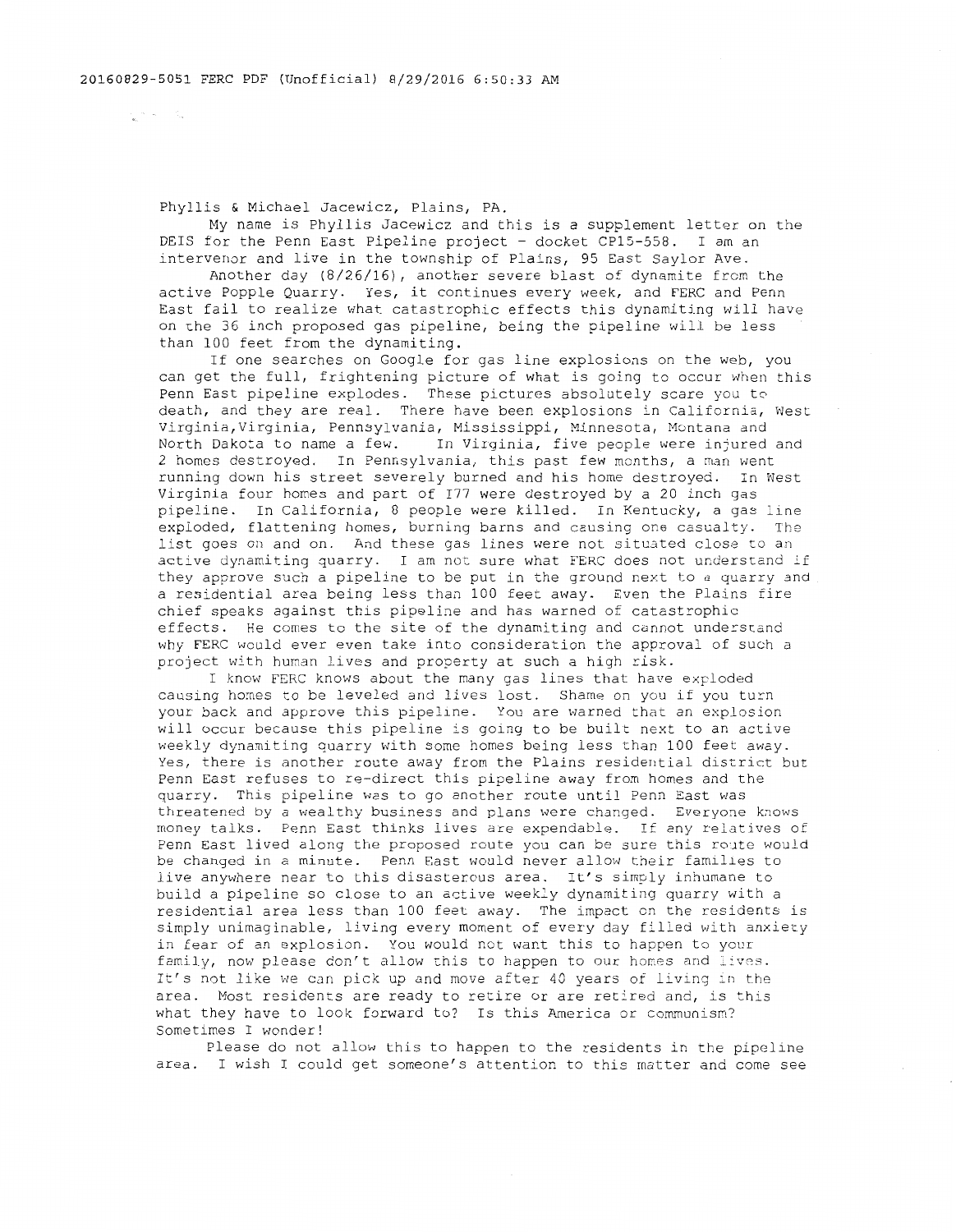and feel the effects of the quarry when dynamiting occurs and no one from the quarry knows they are being monitored. It makes a big difference.

Penn East paints a picture that they will have safety measures and will work with officials but when an explosion occurs their safety measures will be conpletely destroyed from the intense heat and fireballs. Penn East will probably blame the officials for not acting fast enough; anything but the truth. Penn East will simply say this wasn't supposed to happen and they will look into it, as is said by most wash t supposed to happen and they will look like it, as is suid by companies after an event occurs. Penn East will pass it off as an example what not to do next time. Do we have to be their example? What about the property and lives lost because of Penn East's stupidity and unwillingness to redirect this gas line away from a disaster ready to happen.

Please take the above into consideration and be mindful that this project can be completed but in a way not to impose on residents' lives and property. There is always another route but you can't bring back the lives of people nor their properties after an explosion. FERC and Penn East will have to live with this guilt and hopefully, you can.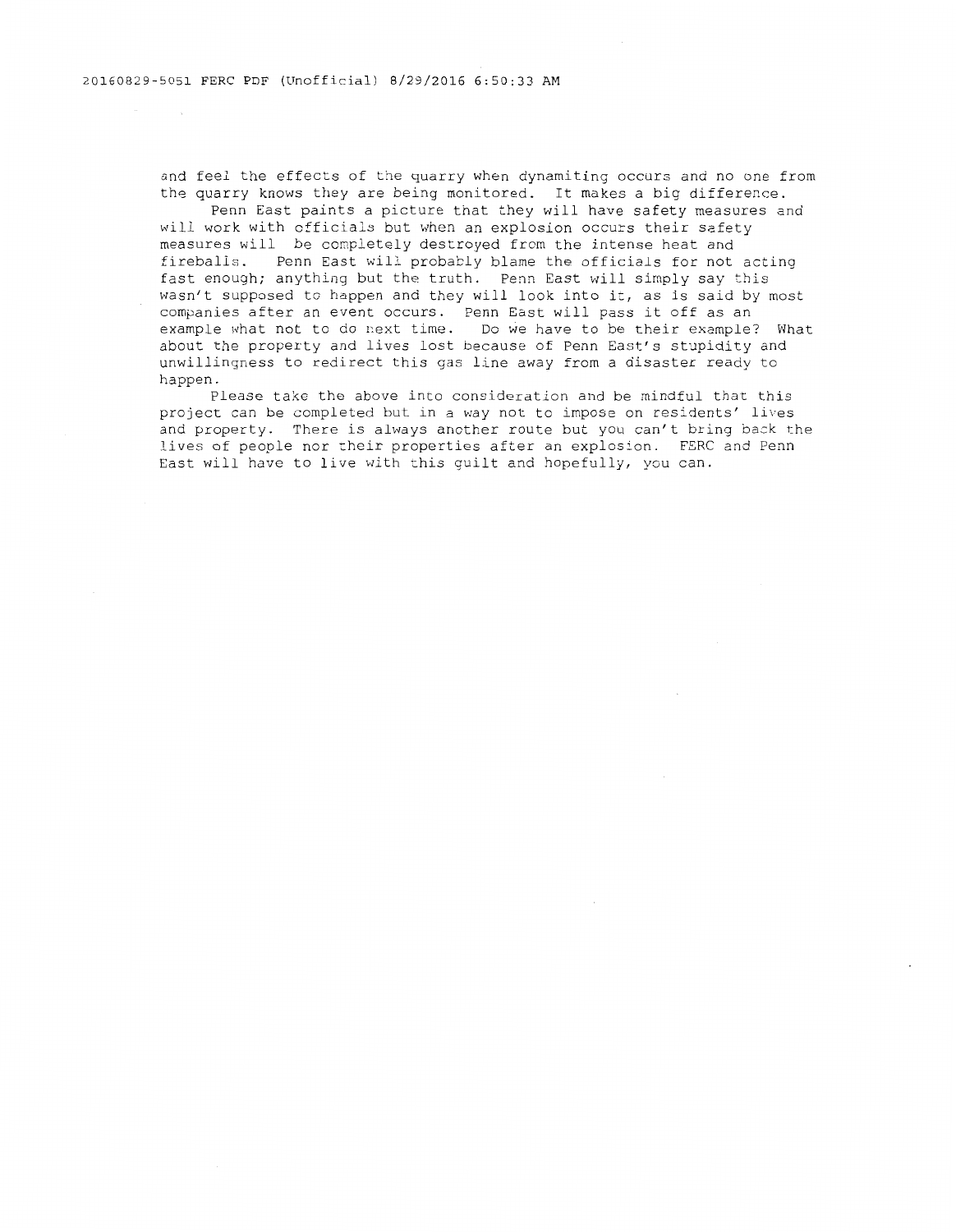$\alpha$  , and  $\alpha$  , and  $\alpha$ 

Michael & Phyllis Jacewicz, Plains, PA.

My name is Phyllis Jacewicz and this is a supplement letter on the DEIS for the Penn East Pipeline project - docket CPlS-558. I am an intervenor and live in the township of Plains, 95 East Saylor Ave.

I would like to respond to Ms. Kornick's "letter to the editor" in the Times Leader (Wilkes-Barre) newspaper (9/6/16) regarding the Penn East pipeline and the Plains Township quarry. Ms. Kornick is responding because of an article published last week from the Plains Township Fire Chief explaining the serious, dangerous, catastrophic consequences of running the pipeline only feet from the Popple quarry and the weekly dynamiting being done by the Popple quarry. Ms. Kornick states they are working with the owner of the quarry to avoid the active portion of the quarry but everyone knows the "working with the owner" has been done some time ago. That is why the pipeline was moved from one side of the quarry to the residential side on East Saylor Avenue because the quarry owner did not want the pipeline running near his home in the Hudson area, stating he wants to make a development on that side of the quarry. When money and threats intervened, the route was changed endangering the property and lives of the East Saylor Avenue residents. What the quarry failed to mention is the fact that the active side of the quarry (East Saylor Avenue) will be used for many decades to come, dynamiting deeper and deeper, not moving away from the proposed pipeline. The quarry permits guarantee that.

Ms. Kornick knows nothing about safety; if she did she would not defend the existing route of the pipeline. She would be concerned about the many homes and people living on the active side of the quarry. My home is about 300 feet from the blasting and recently when monitoring was placed ln my backyard the numbers were downright dangerous and explosive to any pipeline (PPV-. 68 and dec8bel 115). The Penn East pipeline will run between my home and the quarry. So much for safety!

Ms. Kornick states "the Penn East pipeline would be beyond the minimal distance that PA regulation requires for quarry operators to take special precautionary measures regarding blasting in the vicinity of the utility lines." What measures? Can someone check this out? No measures are taken now to prevent damage to our homes, so why later? None of the claims represented by the Fire Chief nor the residents are misguided as stated by Ms. Kornick. The only misguided facts come from Ms. Kornick; the only factor known to Penn East is how to cut corners when installing pipelines and the billions of dollars of profit to be made.

I have been writing numerous letters to FERC stating the active part of the quarry is close to my home on East Saylor Avenue and the pipeline will run between my home and the quarry with dynamiting so severe with no plans to stop, only to dynamite deeper and deeper into the earth. I am not sure what Ms. Kornick does not understand about the catastrophic situation that is being played out. When a serious catastrophe occurs, Ms. Kornick will never be found to respond. And of course, after lives are lost and property damaged, she'll explain they "worked with the quarry" and this will relieve her of any responsibility. So much for the people who die because of her lack of responsibility.

This route must be stopped and re-routed, not just feet from the quarry, but quite a distance so the extreme weekly dynamiting does not interfere with this giant gas pipeline.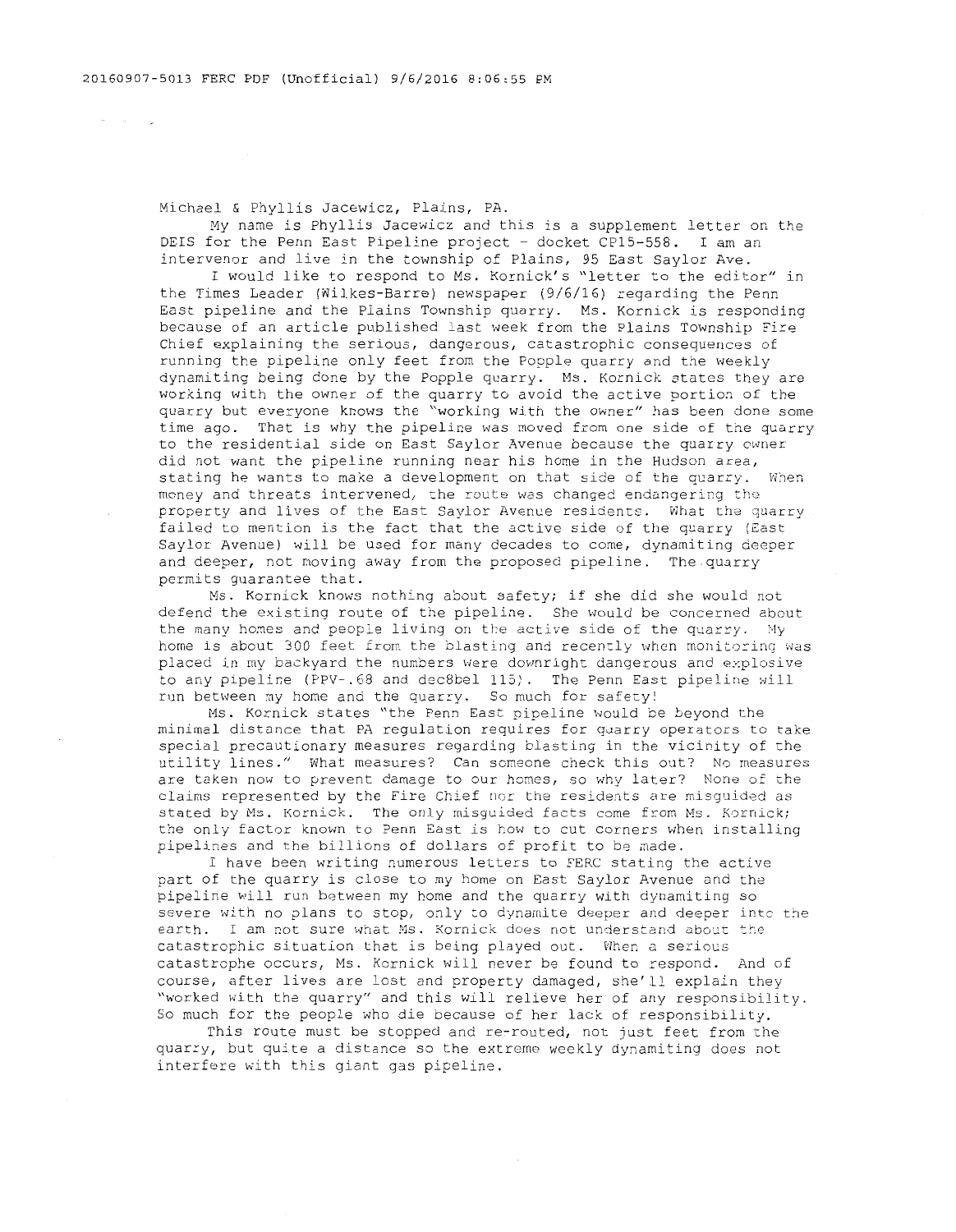Michael & Phyllis Jacewicz, Plains, PA.

My name is Phyllis Jacewicz and this is a supplement letter on the DEIS for the Penn East Pipeline project - docket CP15-558. I am an intervenor and live in the township of Plains, 95 East Saylor Ave.

I am submitting this letter with very serious concerns. How can FERC approve the Penn East pipeline knowing that the route the pipeline is taking is totally catastrophic in the Township of Plains because of an active dynamiting quarry (Popple) only feet away from the proposed pipeline and less than 100 feet from residences? I am not sure what FERC needs to convince them this pipeline is absolutely unsafe. The fire chief has expressed grave concerns; the residents have written many letters of personal concerns; please don't let this fall on deaf ears. Please be mindful of the seriousness of this situation. Ask yourself if you would want yourself or your family living next to this pipeline with an active dynamiting quarry. It is not like the pipeline is already inground and the residents are just building their homes. Residents have been living here over forty years. Is this fair to their existence? The only way to get your attention to this gravely serious situation is for a catastrophic event to occur, then and only then, but by that time it will be too late. How can you let such a devastating occurrence happen? To approve a pipeline is one thing - it's another, when you know the deadly circumstances and still approve a pipeline.

Dynamiting close to a pipeline is sure to damage the welds of the pipes - the welding can hold up to only so much pressure of severe dynamiting every week. And yes, dynamiting does occur every week, no matter what the owner of the quarry tells you or what Penn East is telling you because Penn East is trying to push this pipeline through, taking the shortest route possible. Nothing may happen as a blast of dynamite goes off at first, but what about in the middle of the night when everyone is sleeping, and with the force of gas pushing through this pipeline, one of the welds may just break apart. It can happen at any time. This pipeline is running in a residential area where there many homes. I wish I could count the homes in the incineration zone but that should be your job, before even thinking of approving this pipeline route. This pipeline also crosses other gas lines close to homes, the mines, and an asphalt plant, to name a few in the township of Plains. But the dynamiting next to the pipeline should be the number one concern because you are placing peoples' lives and property at risk every minute of every day.

Please know that this dynamiting has been occurring for decades and our homes have many foundation cracks, cracked windows, cracks in the plaster walls inside our homes and even cracks in our driveways. Can you imagine the impact of the dynamiting on the welds of the pipeline. It is too frightening to think about, especially when you have to live in fear and anxiety every day and night not knowing if you are going to die because you live in the incineration zone of the pipeline (less than 100 feet).

There have been many gas pipeline explosions over the past few years and there was no dynamiting from a quarry close to these pipelines. These explosions just happened. How long do you think the welds of the pipeline can safely hold together with severe weekly dynamiting affecting the welds of the pipes? Not too long, right?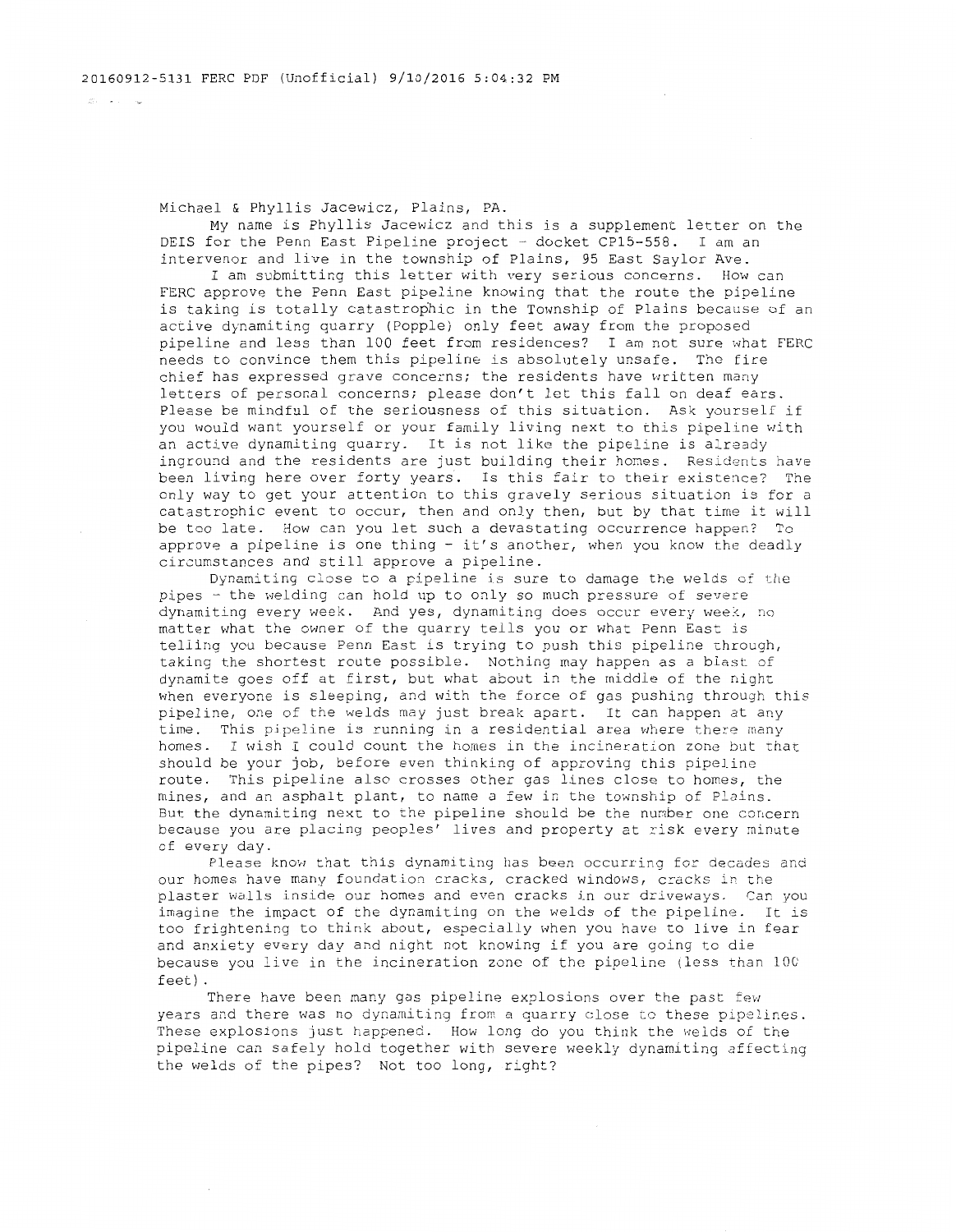Like I said, this is a very serious and dangerous situation no matter what Penn East or the quarry company says. They surely don't have to live next to it. It is truly unimaginable for all residents concerned. How can a pipeline be approved by a government agency whose job it is to protect the citizens of this country? Do you call this protecting? This is murder and manslaughter. The facts have been made known to FERC and now FERC should act and search out the truth from reliable sources before ever even considering approving such a pipeline and the route it is taking. The route can be moved a distance away from the active dynamiting quarry. If this route is approved as set forth, you can be sure a catastrophic event will occur in the future no matter what Penn East tells you about their safety measures, which safety measures will be totally destroyed when a gas line explosion occurs. My only wish for all residents' lives, is that you DO NOT APPROVE THIS ROUTE for the Penn East pipeline or better yet, please do not approve this pipeline as no one along this pipeline route will benefit from the pipeline, no matter what Penn East tells you. This pipeline is, and will, create excessive fear emotions for each and every resident along this route for the rest of their lives. Please think about it. Please do not allow this to happen. You, and only you, have the power :o say NO to this pipeline. Thank you.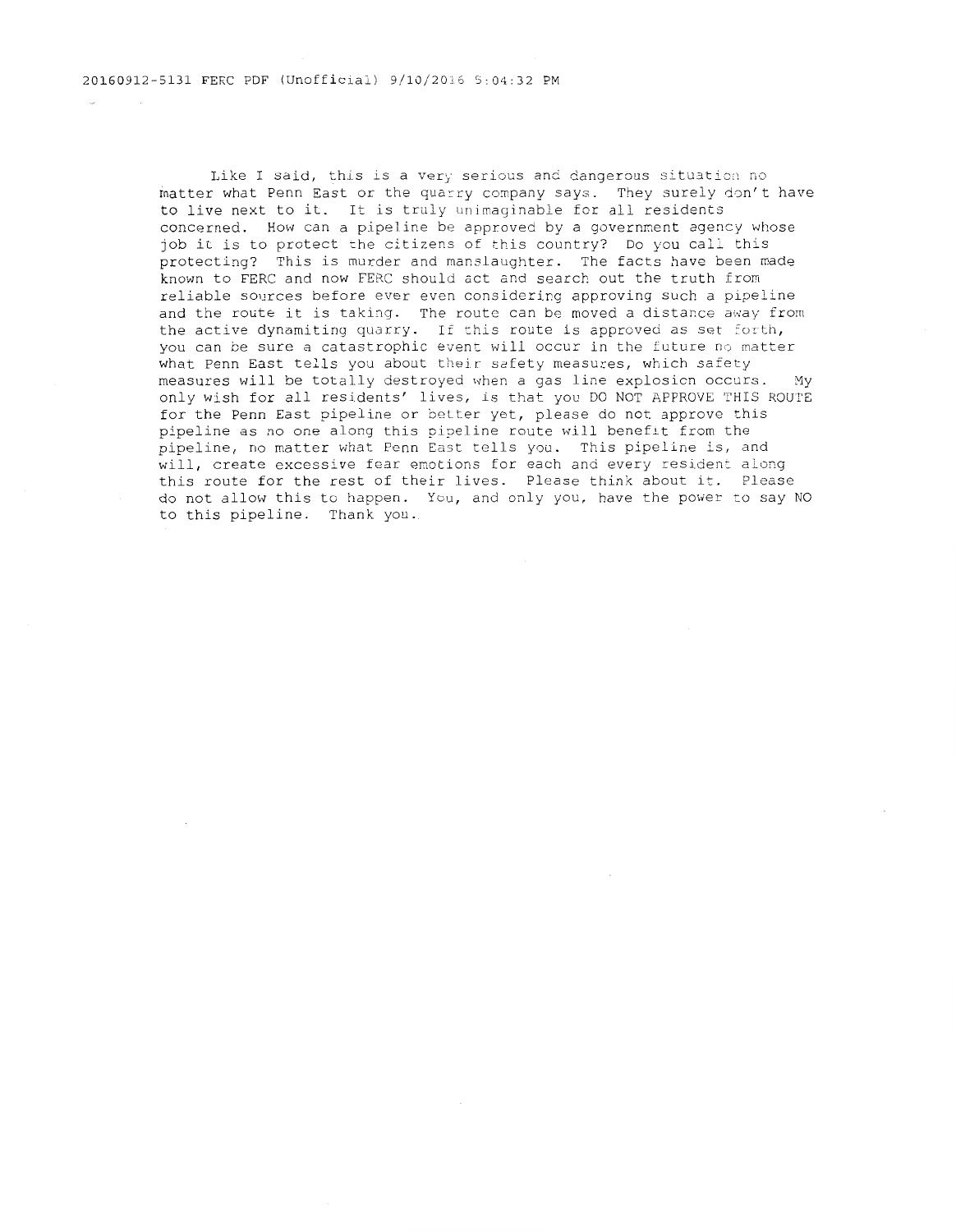Michael 7 Phyllis Jacewicz, Plains, PA.

My name is Phyllis Jacewicz and this is a letter on the DEIS for the Penn East Pipeline project - docket CP15-558-000. I am an intervenor and live in the township of Plains, PA, 95 East Saylor Ave.

Regarding the pipeline re-route, I would like to reiterate the danger and complete disregard of the safety of residents living feet away from the pipeline. I am one of those residents.

When a public meeting was held in August 2016 in Wilkes-Barre, PA and complaints were heard, because of this pipeline running adjacent to the Popple Stone Quarry and Asphalt plant (crusher), Penn East decided to re-route the line. Changing this route simply saves Penn East money because it is shorter, straighter and totally disregards safety. The new route only comes closer to the homes on East Saylor Ave., Plains Twp., PA and contributes to a more dangerous situation to the homes than the old route.

As I stated in my previous letters, this pipeline route needs to be scrapped and a totally new route needs to be taken, not ?EET from the quarry and asphalt plant, but MILES for all residents' safety, or better yet, this project needs to be stopped entirely. I already explained in previous letters the weekly dynamiting in the quarry and the damage it has caused to my home. You can imagine the impact the quarry and asphalt plant will have on a 36" pipeline, this pipeline existing feet from homes! What will it take to get FERC's attention to this most dangerous situation? And what about the impact of Popple's crusher asphalt plant on this pipeline? All gas pipelines vibrate and this pipeline next to the asphalt plant will have added vibration from the plant and this vibration is sure to cause the metal to fatigue and eventually fail. You see, this asphalt plant operates at full capacity most cf the year and the vibration can be registered on an earthquake scale. This continuous vibrating will wear on the pipeline and create a "Perfect Storm" for an accident. This plant vibrates the plants on my windowsill and I can show you how they vibrate when the plant is in operation and I believe I have stated this in my previous letter to FERC.

When Penn East re-routed this pipeline just recently they put this route even closer to the homes on East Saylor Ave. than the previous route. Did they think putting this pipeline 50 more feet away from the quarry and closer to homes would solve the problems? The fact is they created a more catastrophic event to happen for homeowners and be assured this pipeline will fail with the weekly dynamiting from the quarry and the continuous vibrations from the crusher plant. Every home in the vicinity of this pipeline should have at least 900 feet between the pipeline and themselves to at least have a chance of some survival. Also, I would like to point out it takes months to configure a new pipeline route, let alone a few days, as did Penn East. Was this done to pacify the complaints of the August meeting?

I would also like to reiterate that there is also another smaller pipeline running in an access road to the Popple asphalt plant that Penn East plans to use to build their 36" pipeline. What impact will heavy machinery and trucks have on this existing pipeline in the access road to contribute to an explosion just feet from my home? I have explained this in my previous letter.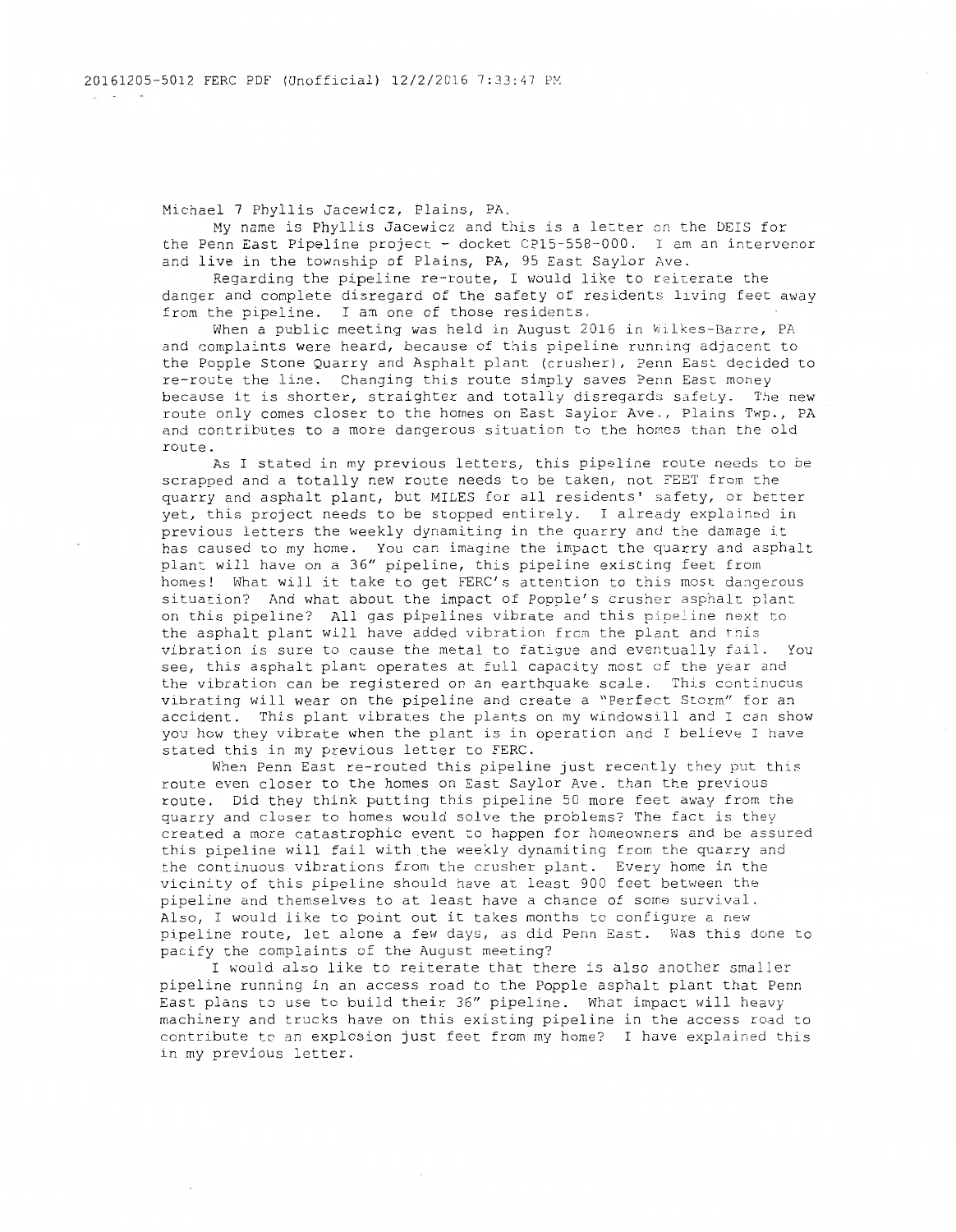Additionally I would like to mention that heavy equipment (dozers, loaders about 40-75 tons each and rock trucks about 75 tons) used at the quarry and crusher plant will be passing back and forth continually over the 36" pipeline creating external pressure on the pipeline that will contribute to cracking of the pipeline and eventual explosions. Even the Plains Twp. Fire Chief has written several letters to FERC stating the catastrophic events that will occur. Please give consideration to these letters by an official of the township. I would also like to note after this pipeline goes into operation, every home in its path will suffer from the high pressure gas noise going through this pipeline.

It has been noted in newspapers that this pipeline will make the price of customer's gas bills go down; anything to make the public think that this is a good project and will save them money. It never tells what profits the gas companies will yield. It never states the catastrophic events that can happen and the lives and property that are in danger everyday. This pipeline passes through PA and NJ and goes right out to the shore to be shipped overseas. This is never told to the public. Of course, this is denied, but in the end, it will be said there is so much excess gas that they have to do something with it! Penn East has been playing with the public for some time, showering money wherever they need, to make sure public support is on their side. And yet, threatening those along the pipeline to take their property away by eminent domain.

What does one need to do to get the attention of FERC to confront and investigate this most dangerous situation that Penn East is creating? It's dangerous enough to have a pipeline run alongside your home but when an active dynamiting quarry and active asphalt (crusher) plant also is in the vicinity, you can rest assured the homes and properties nearby are in grave danger every day.

I ask that you investigate this project thoroughly before even thinking about approving such a project. Maybe you can put yourselves in the shoes of the people that are going to have to live with the fear of an explosion every day of their lives. PLEASE REJECT PENN EAST'S APPLICATION AND DO NOT APPROVE THIS PIPELINE AS PEOPLE'S LIVES AND PROPERTY ARE AT STAKE.

 $\Delta$ 

Thank you.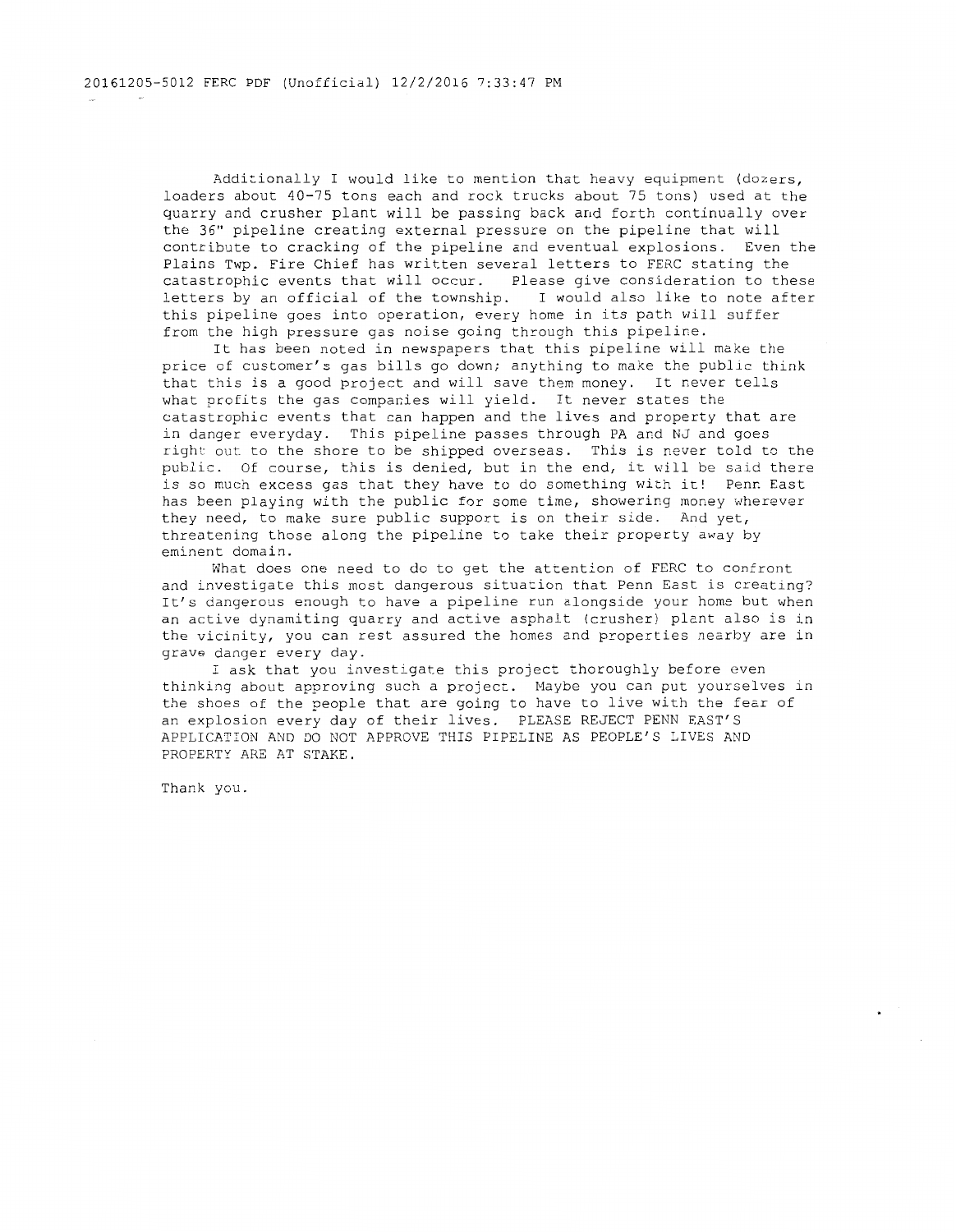Michael & Phyllis Jacewicz, Plains, PA.

My name is Phyllis Jacewicz and this is a letter on the DEIS for the Penn East Pipeline project - docket CP15-558-000. I am an intervenor and live in the township of Plains, 95 East Saylor Ave.

Attention, attention, FERC: I am submitting this letter, along with other letters, with the hope that ALL letters submitted to FERC are read thoroughly by FERC regarding the dangerous and life-threatening situation that Penn East is creating when they submitted an application to install a 36" inch pipeline running in the residential section of Plains Township, right next to the Popple active dynamiting quarry and active asphalt plant. I hope FERC realizes the magnitucie of the seriousness of this situation. What Penn East is proposing is unthinkable.

If FERC is being told that the Popple active quarry is moving away in the future from the proposed pipeline and will not affect the pipleine, that is the most inaccurate statement made to FERC by Penn East or Popple. My property is about 300 feet from the active quarry and the pipeline is to run between my property and the active quarry. Just yesterday I observed that instead of moving away from my home, Popple is piling up a mountain of dirt, digging deeper and widening the quarry, closer to my home and closer to the proposed pipeline. Is this what you call moving away from the pipeline? Every week severe dynamiting is conducted by Popple which rattles my home. How can anyone say this dynamiting will have no effect on this 36" pipeline? This pipeline has tolerance for only so much pressure and the weekly dynamiting will affect this pipeline immediately. And with the billions of cubic feet of gas running through this pipeline, it will be impacted and will explode because of all activity around it, and then it will impact another gas line which it crosses, which feeds the Popple asphalt plant (crusher), and this smaller gas line runs only FEET FROM MY HOME. We will have a double pipeline explosion! What kind of situation is Penn East trying to create - a catastrophe? My home will be incinerated along with my family with no chance of survival. Homes should be at least 900+ feet from any such 36" high pressured gas line in order to have at least a small chance of survival. My home and our lives could never withstand such a disaster. Does this make sense to you or do I have to die in order to get attention?

In case you have not investigated this scenario, the Popple crusher is next to the quarry which will add vibration to this 36" pipeline. This crusher can be seen from my home and adds a spotlight on my home at night. At times this crusher runs all night and all day and the noise surrounds my home constantly. My home vibrates from this asphalt plant as I can see my plants vibrating on my windowsill when this plant is operating. This vibration will have a tremendous effect on the pipeline which will be carrying billions of cubic feet of gas every day!

The original route of the Penn East pipeline was not proposed for the residential area of East Saylor Avenue in Plains Township. But because someone with money and power threatened Penn East because the route was too close to their business, the route was changed in an instant, to go around the business. This put the homes on East Saylor Avenue in grave danger and totally disregarded any safety factor. And any re-routes Penn East has recently proposed actually puts the pipeline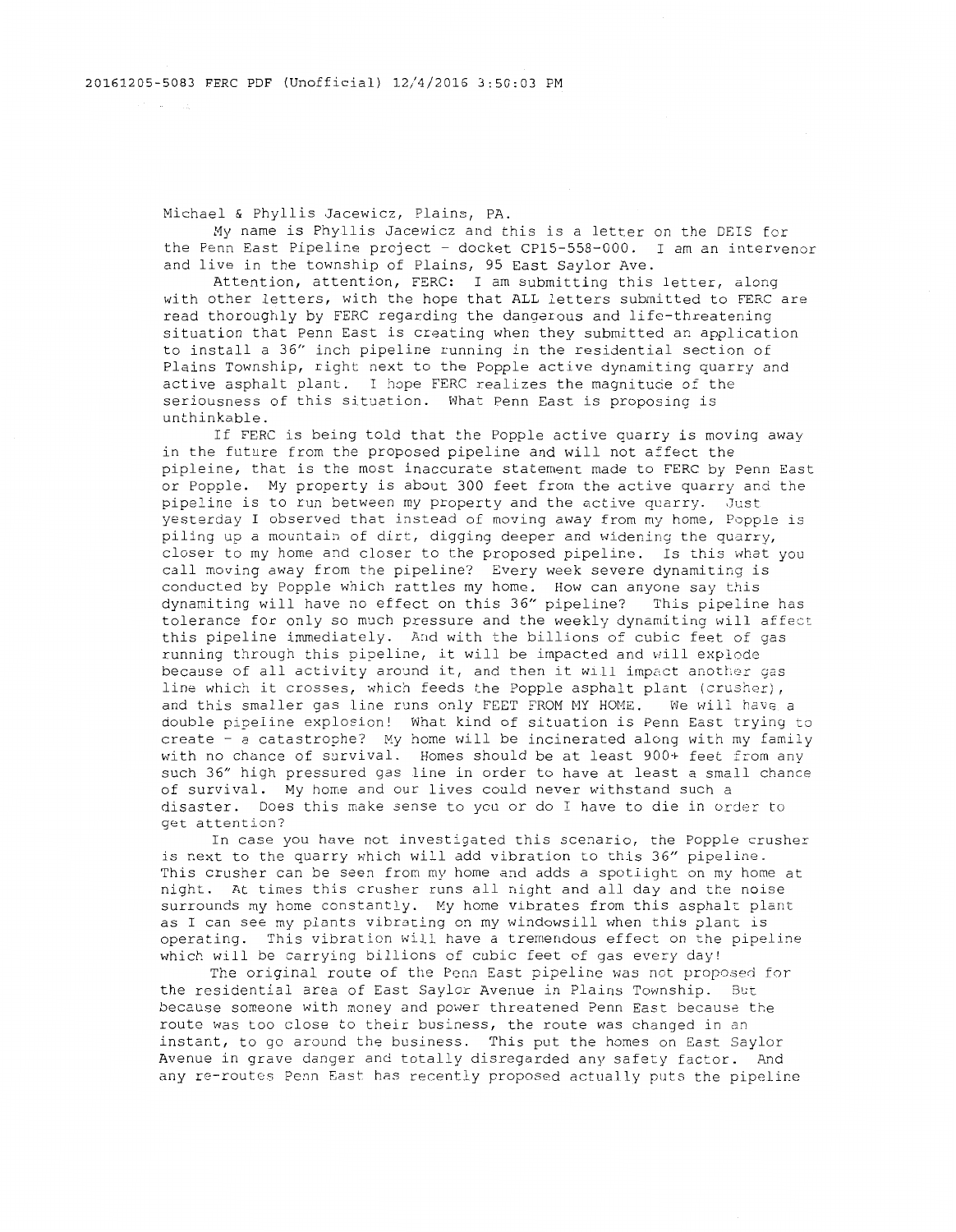closer to homes and makes the situation even more volatile! Penn East only added more to the frustration of the homeowners. We don't need any more re-routes, we need the project STOPPED IMMEDIATELY so lives and property are not incinerated in the future and residents do have to live in fear every day of their lives. The residents of the area have been living here for decades, putting up with the Popple quarry, the Popple asphalt crusher and all the noise and damage to their homes. Now Penn East wants to add to this by putting the residents' lives and property in constant fear of pipeline explosions. Of course Penn East is only looking at enormous profits to be made. After all, they are a utility and plan to push their way in any direction by threatening eminent domain on all those who reject them.

Having a pipeline alone, without the effects of an active quarry and asphalt plant makes for immense danger to any homes nearby. With the ongoing weekly quarry dynamiting and the constant operation of the asphalt plant, I believe this situation is of immense magnitude and seriousness and this pipeline application should be squashed immediately and never approved by FERC. Please do not rubber stamp this project as the future of many residents will be wiped out. The government is supposed to be for the people, not run by huge corporations with disregard for people, especially when so many people are making the government aware of their serious concerns for their lives and personal property. Please do not turn your back on the citizens. PLEASE HELP THE RESIDENTS SAVE THEIR LIVES AND PROPERTY AND PLEASE DO NOT APPROVE THIS APPLICATION BY PENN EAST.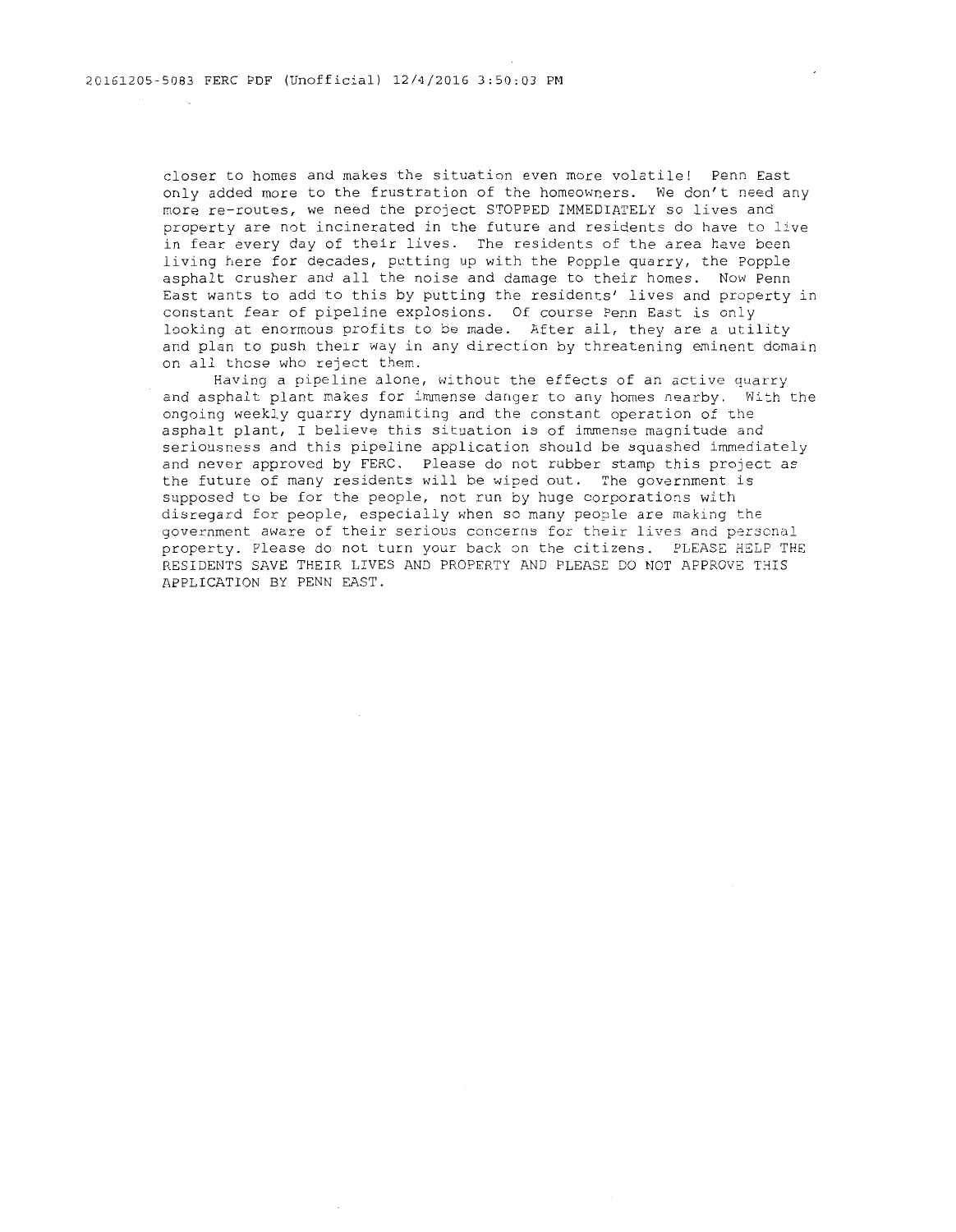My name is Phyllis Jacewicz and this is a letter on the DEIS for the Penn East Pipeline project – docket CP15-558-000. I am an intervenor and live in the township of Plains, 95 East Saylor Ave.

I am submitting this letter with very serious concerns once again. Shame on the government (FERC) if they allow Penn East to proceed with this pipeline project. Of course it's all for the sake of gas companies' greed with no regard whatsoever for peoples' lives, property or the environment. As stated in my previous letters, I have great concern about this pipeline running through the Saylor Avenue, Plains Township, PA residential area. There is no need for this unnecessary, dangerous pipeline and it must be stopped. Every time Penn East enacts changes to this pipeline route, it gets worse for the residents involved. Never in my wildest dreams would I ever believe that FERC would approve such a pipeline to run feet away from an active dynamiting quarry and close to homes – quite unimaginable, would you say? Imagine you or your family living under such circumstances (36 inch gas pipeline with a blast radius of 900+ feet and an active quarry just feet away) and your home, on the other hand, feet away from the pipeline. I'm sure you wouldn't just, let it happen to your home and property!

Also, how can FERC approve Penn East to use an access road which has an existing active gas pipeline running in the middle of the access road?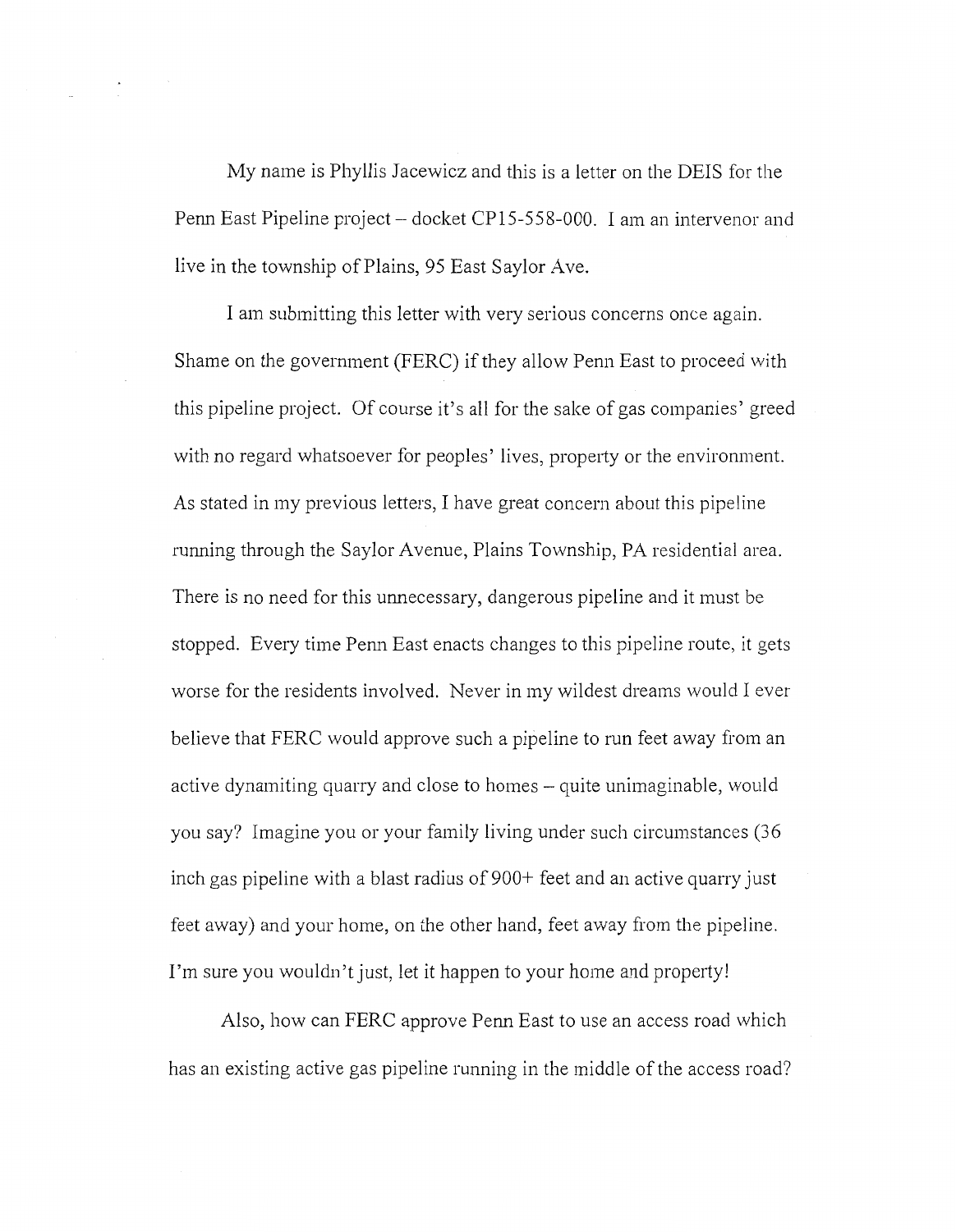This existing pipeline is in ground about 3 feet (rock formation prevented it from going deeper) and at this time this road is not used for traffic. If used as an access road, with heavy trucks and machinery driving over this existing pipeline, this is sure to cause the pipeline to move, possibly splitting apart causing a gas explosion. This pipeline is only 15-20 feet from my home! You see, my property lot is triangular and on one side runs this existing pipeline which feeds the Popple active asphalt plant next to the quarry in Plains Township. The other side of my property is where Penn East will run the new 36" pipeline so I will be surrounded by pipelines. You cannot imagine the tremendous amount of stress this is putting on my family. How can FERC approve using a dirt access road knowing a gas pipeline already exists in the road and is a potential dangerous situation? Has FERC inspected where Penn East is going to use access roads? Apparently not! So many more details have not been inspected. Penn East thinks they can take over whatever they want, no matter what the cost. Lives and property mean nothing to them, only large profits are their gods. Maybe if I had a lot of money and paid off or threatened Penn East, like I heard it's been done, then maybe the pipeline would be going in a different direction. But I don't.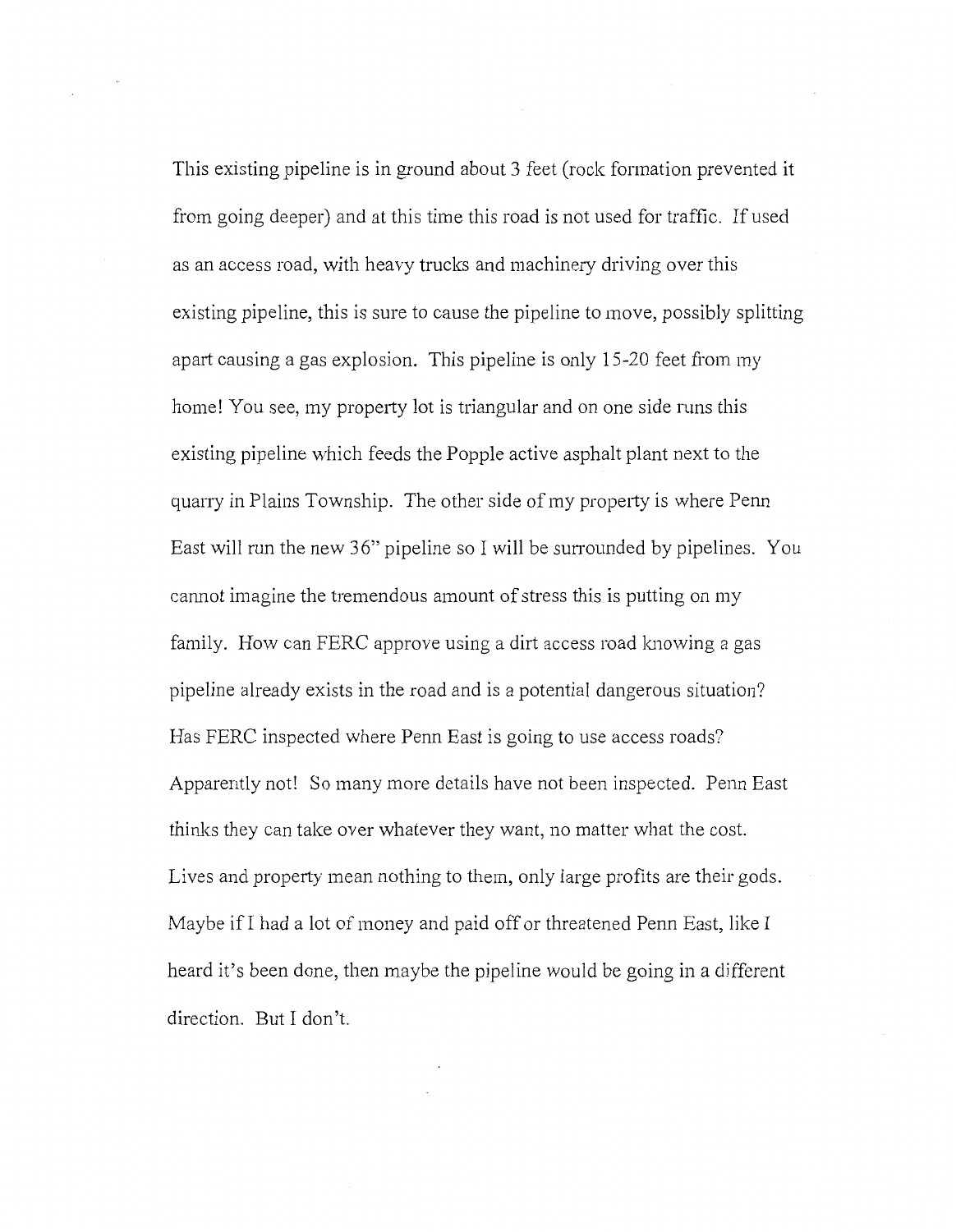The latest changes in route that Penn East has proposed around the Popple active quarry in Plains Township is actually worse for the homes nearby. Penn East pushes the pipeline route closer to the homes (allowing about 50 more feet away from the quarry, as though that will make a difference when the dynamite goes off weekly in the quarry) and actually installing the pipeline closer to the homes than the previous route. If and when an explosion occurs this brings the blast radius even closer to the homes. Every time Penn East makes changes to the route, the residential homes in the area become more susceptible. This pipeline now creates so much more danger to residents and homes. We're talking incineration of homes and people living in these homes when an accident occurs. With weekly dynamiting at the quarry, it's only a matter of time.

This pipeline must be stopped and a thorough investigation must be carried out. No consideration has ever been given to the residents. Every detail, large and small, must be thoroughly investigated before a catastrophic event occurs, killing people and damaging property. I ask that you not approve this Penn East pipeline project so people like myself can get back to normal living and do not have to live in fear of losing everything they have worked for in life. Please do not sit there with blindfolds on. Please see the future and what grave, deadly effects this pipeline is going to carry with *it.*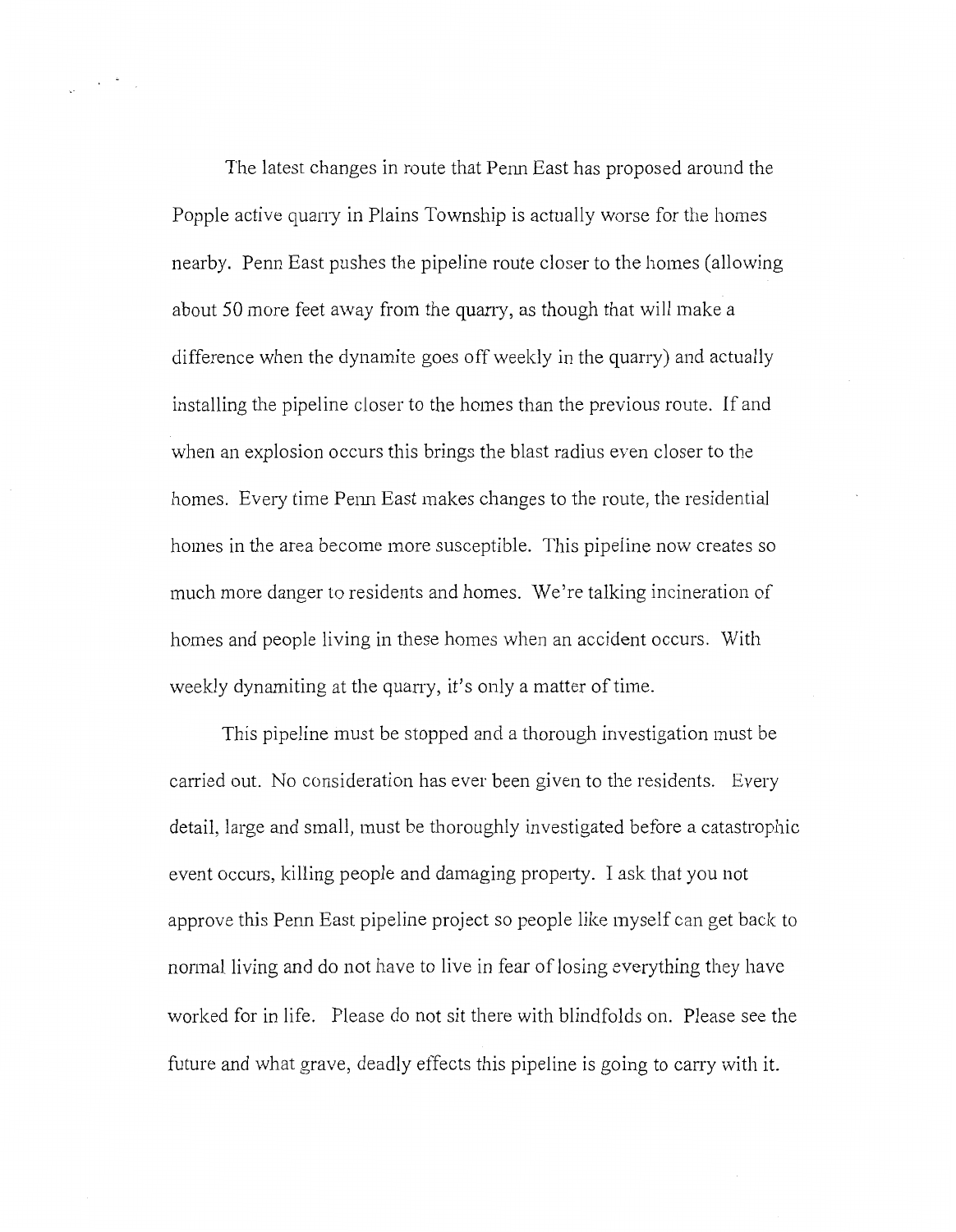Anonymous letter Lourds like this is an<br>Lourds like this is an<br>comployee of the greamy Only a queen employee would be not a

11/30/2016

Pipeline re-route

This is an important issl the latest re-route by tt  $\rho$ . Survey is attention. It concerns is dangerous it

completely disregards the safety of the residents living in close proximity of the pipeline.

In regards to the public meeting held at the Best Western Hotel in Wilkes Barre pa Aug.17 2016 to address complaints about the pipeline adjacient to the Popple stone crusher and on going quarry operation, Penneast decided to re-route the line.

These are a few facts indicating the new danger of the changed route concerning the recent decision to re-route the pipeline near the Popple quarry in Plains twp.

The previous route had the stone crusher approximately 400ft away from the pipeline which was a safer distance, now the new route has the line within 200 ft of the stone crusher which is now a more dangerous.

As indicated in the previous route the pipeline was routed in a circle around and away not only from the stone crusher but also away from the on going mining operation.

Changing to this re-route simply saved Penneast money because it is shorter and straighter and that is the bottom line, it totally disregards the safety factor.

Two facts here must be considered; First of all gas pipelines "vibrate" which may cause the metal to "fatigue" and eventually fail. Secondly, the stone cursher periodically operates at capicity causes a vibration that can be registered on an earthquake scale.

Google this-'Vibrating 'noisy' gas pipeline has N.J. homeowner concerned'

This scenario of the pipeline and the stone crusher creating vibrations together may cause "fatigue" on the pipe itself which may create the "PERFECT STORM" for an accident.

Google this-"cyclic pressure induced fatigue"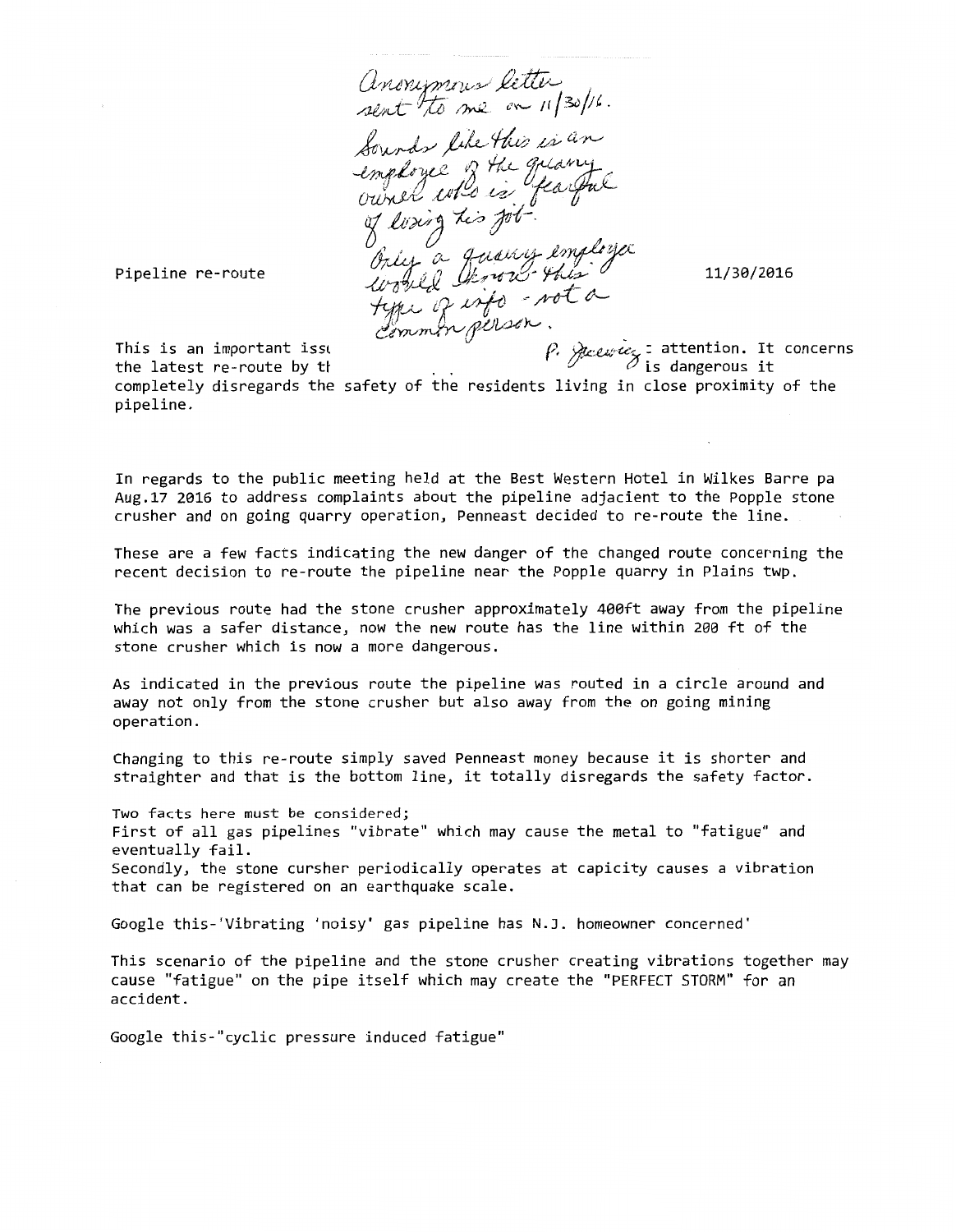Additionally; the re-route continues straight past the stone crusher and directly through the active[blasting and mining] quarry operation with heavy equipment including dozers, loaders weighing 40 to 75 tons each and rock trucks weighing an average of 75 tons continually passing back and forth over the pipeline creating external pressure on the pipeline which can contribute to fatigue and cracking of the pipe.

Why did the "new re-route" appear just a few days after the meeting in wilkes barre on the FERC site within a few days after the meeting. These routes require months to configure let alone just a few days. Albeit this route was an original one but was tabled because of all the opposition to it at the time.

It is obvious this new "re-route" was slipped back in the guise of agreeing to re-route the line to

pacify the complaints.

The pipeline should be stopped or a re-route should be addressed by FERC before final approval.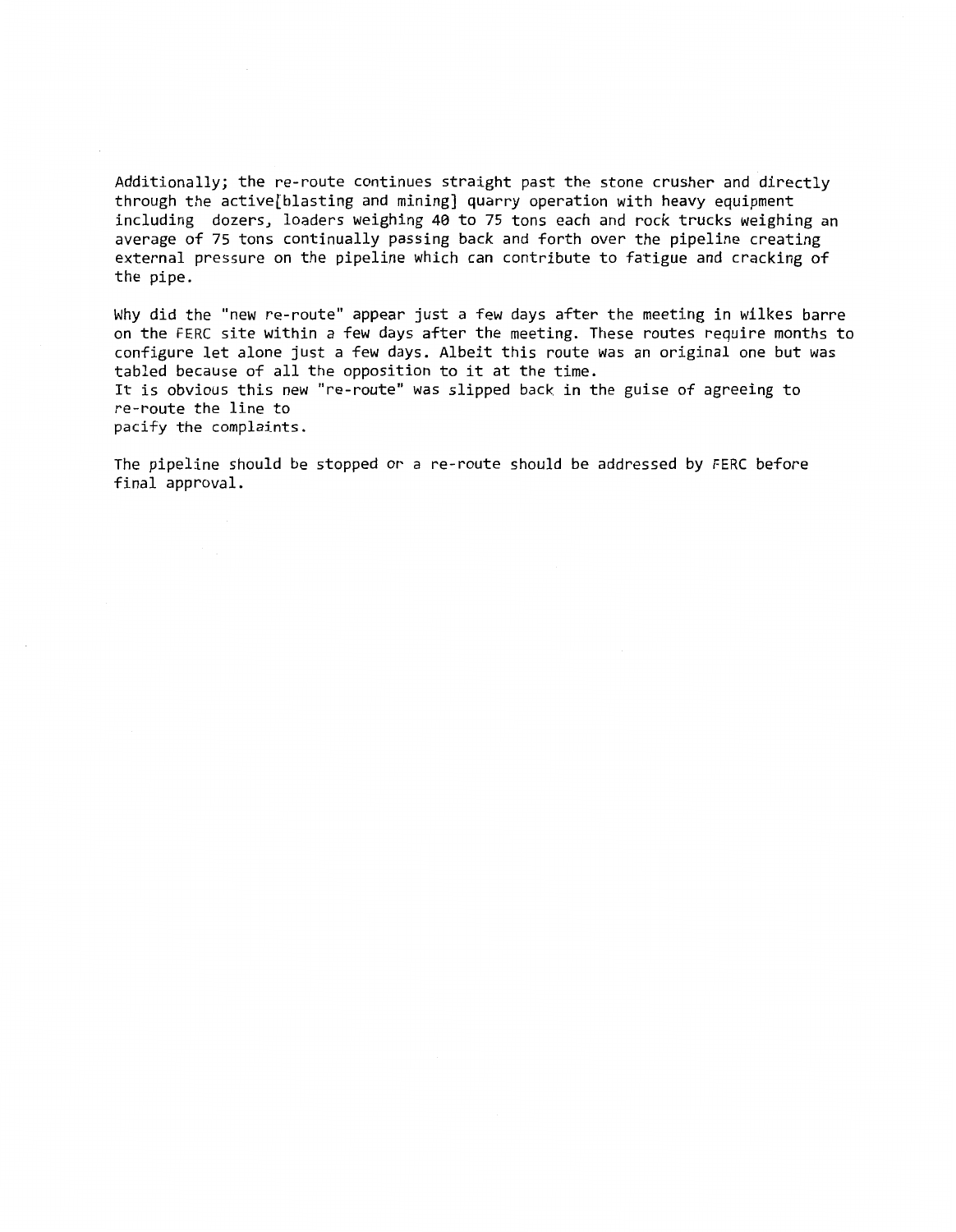

## Plains Township Fire Department

**Headquarters** 126 North Main Street Plains, Pennsylvania 18705

ALMS TOW  $M_{\rm H,4}$ 1851

Carl Baker Fire Chief

Mark Ritsick Deputy Fire Chief

Charles Krommes **Captain** Michael Sebia **Captain** 

Russell Howell **Captain** 

Station (570) 829-3433 Fax (570) 829-3424

I am writing concerning Docket # CP15-558, the proposed Penn East project running to the rear of East Saylor Ave., Plains Township Pa. By way of introduction, my name is Carl Baker, my FERC user ID is the e-mail address being used here, and my FERC ID is F308874. My question is how can FERC possibly allow a 36 inch line to be laid within a few hundred feet of an active quarry, where blasting is a routine occurrence in the non-winter months? Years ago, Plains Township required Popple's Quarry to give the Township and nearby residents notice of when a blast would occur due to numerous complaints. Residents in the area expressed their displeasure with the blasting, feeling that the reverberations caused cracks in foundations, plaster, and so forth. Advanced notice or not, the residents of East Saylor, Clark Street and Driftwood Drive are well aware when a blast takes place as they can feel the reverberations in their home. One would have to question the integrity of a 36 inch line subject to the shaking of the blasts over time, and in the event of a rupture or something far worse, wonder why it was in such close proximity to an active blasting zone in the first place? Unless dollars and cents are the only concern and this is the cheapest route, the proposition is a risk that hardly seems worth taking, given the potential catastrophe that could occur. I am an East Saylor Ave. resident affected by this routing, but I am also the Fire Chief in Plains Township, and this proposed path is of great concern within the Department. It is my hope that this reaches someone within FERC that shares my concerns; a copy of this will also be sent to the Township Board of Commissioners and elected officials on the State level.

Respectfully,

Carl Baker Fire Chief, Plains Township

Plains Turp<br>Juri Chiffs<br>Catters to FELC

March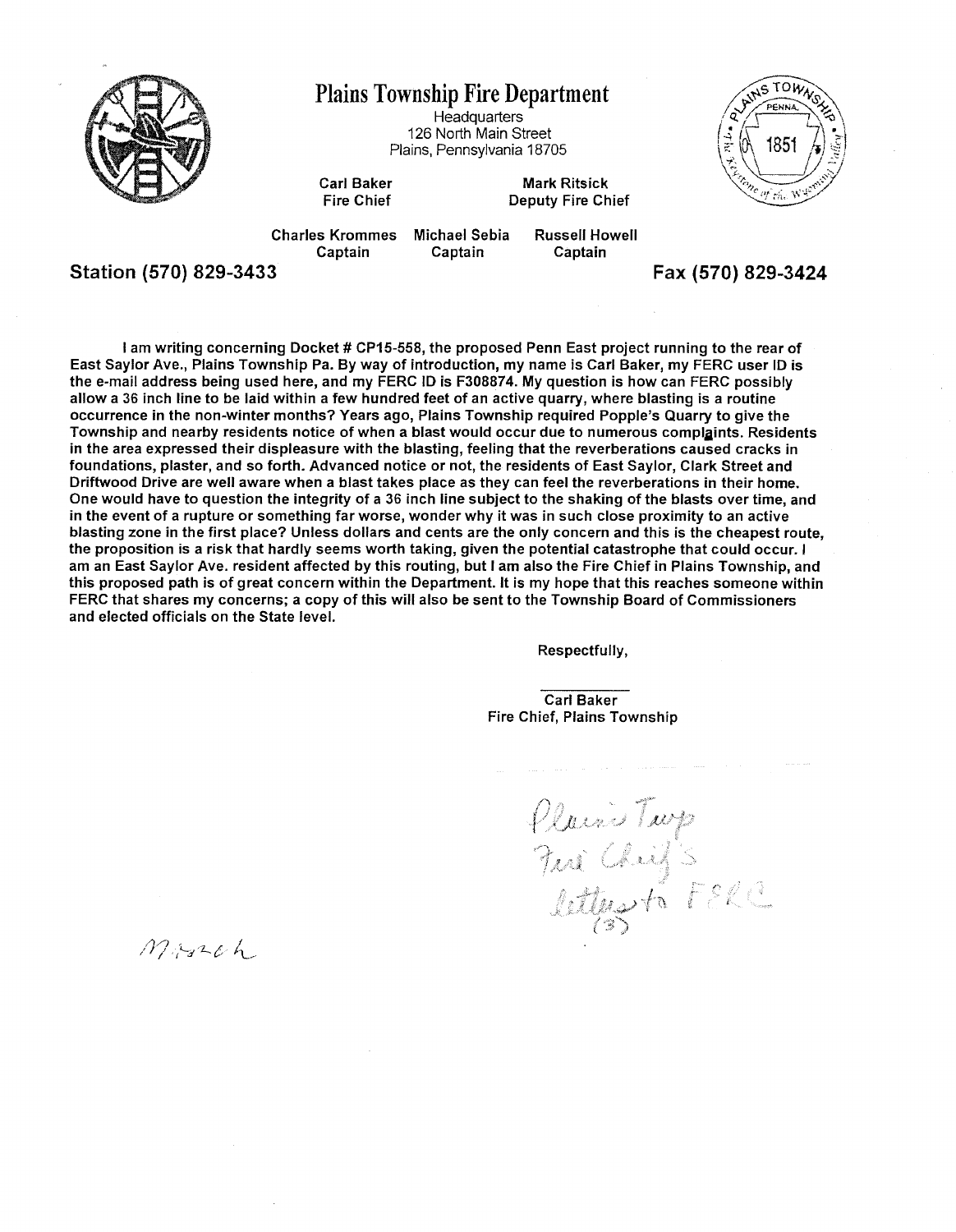

Plains Township Fire Department

**Headquarters** 126 North Main Street Plains, Pennsylvania 18705 RINSTOWN 1851 y the Y

Carl Baker Fire Chief

Mark Ritsick Deputy Fire Chief

Charles Krommes Captain Michael Sebia Captain

Russell Howell Captain

Station (570) 829-3433 Fax (570) 829-3424

I am writing once again concerning Docket # CP15-558, the proposed Penn East project running to the rear of East Saylor Ave., Plains Township Pa. My name is Carl Baker, my FERG user ID is the e-mail address being used here, and my FERG ID is F308874. I noticed in the April Q & A session between FERG and Penn East that there were concerns about two quarries in New Jersey mentioning future expansion, proximity and so forth. Do these concerns not apply to Popple's Quarry in Plains Township? My writing in March makes mention that blasting occurs on a regular basis, and from what I see of the proposed line, it is certainly in closer proximity to our quarry than those in New Jersey. I would certainly hope that FERG will ask some questions regarding this hazardous and poorly chosen route; the residents of E. Saylor Ave., Driftwood Drive, Clark Street and the Plains Township Fire Department would be very interested in hearing what if anything Penn East has to say.

Respectfully,

Carl Baker Fire Chief, Plains Township

 $\mathcal{P}^{2p}$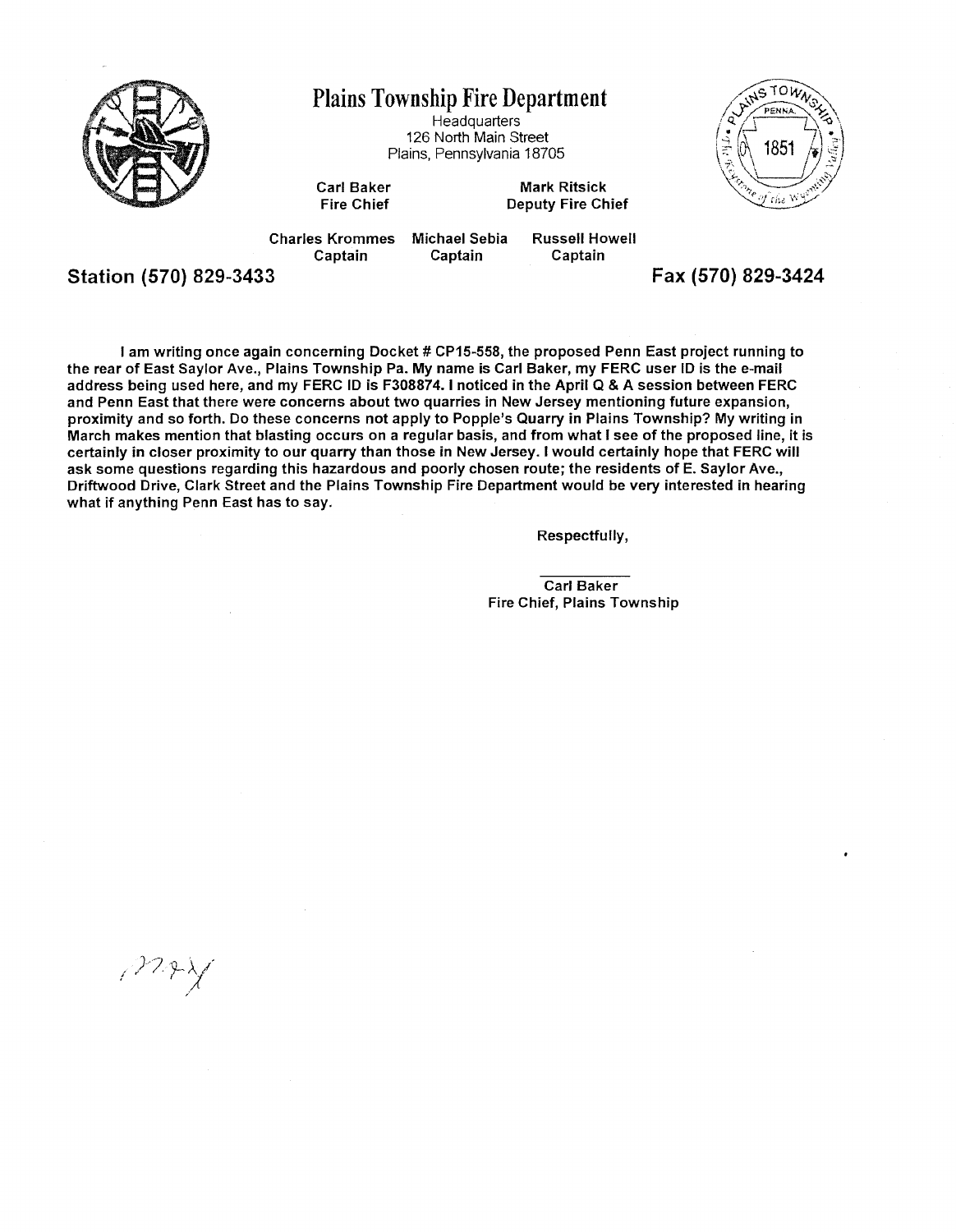

I am writing once again concerning Docket # CP15-558, the proposed Penn East project running to the rear of East Saylor Ave., Plains Township Pa. My name is Carl Baker, my FERG user ID is the e-mail address being used here, and my FERG ID is F308874. I had a chance to read Penn East's response to activities near the Hunterdon County quarry in New Jersey as prepared by Hatch, Mott, MacDonald. In the report mention was made of a pipeline being laid in much closer proximity to a quarry where blasting occurs in Pennsylvania. The name of the quarry was not given, but judging from the mapping I've seen, I would have to assume it is Popple's Quarry in Plains Township Pa. Many fancy calculations were presented as evidence that blasting will not have an effect concerning vibration if the distance from the blast to the pipeline is greater than 32 feet, but it was also stated that blasting at the quarry in Pennsylvania will take place WITHIN that distance. FERC, you have got to be kidding me, how can you possibly be onboard with magnifying the potential of a haz-mat incident by allowing blasting within a few feet of a 36 inch line? I wish I could employ Hatch, Mott, MacDonald to do a fancy calculation to measure the miniscule amount of reassurance I get when I read that Penn East will "almost certainly" be involved in planning the safety maintenance of the pipeline. Even less reassuring are the "protective measures" Penn East mentions, such as installing a seismograph above the pipeline and instrumentation of the pipeline in order to "mitigate" effects. After a rupture or explosion, I'm sure these tools will be very helpful in explaining why the event happened, assuming there's anything left of them. Perhaps my "protective measures" as Fire Chief should be the evacuation of all affected residents when a blast is about to occur. I really hope someone at FERC is listening; allowing blasting to occur within the dubious safe zone of 32 feet is nothing short of irresponsible, foolhardy and a catastrophe waiting to happen.

Respectfully,

Carl Baker Fire Chief, Plains Township

okre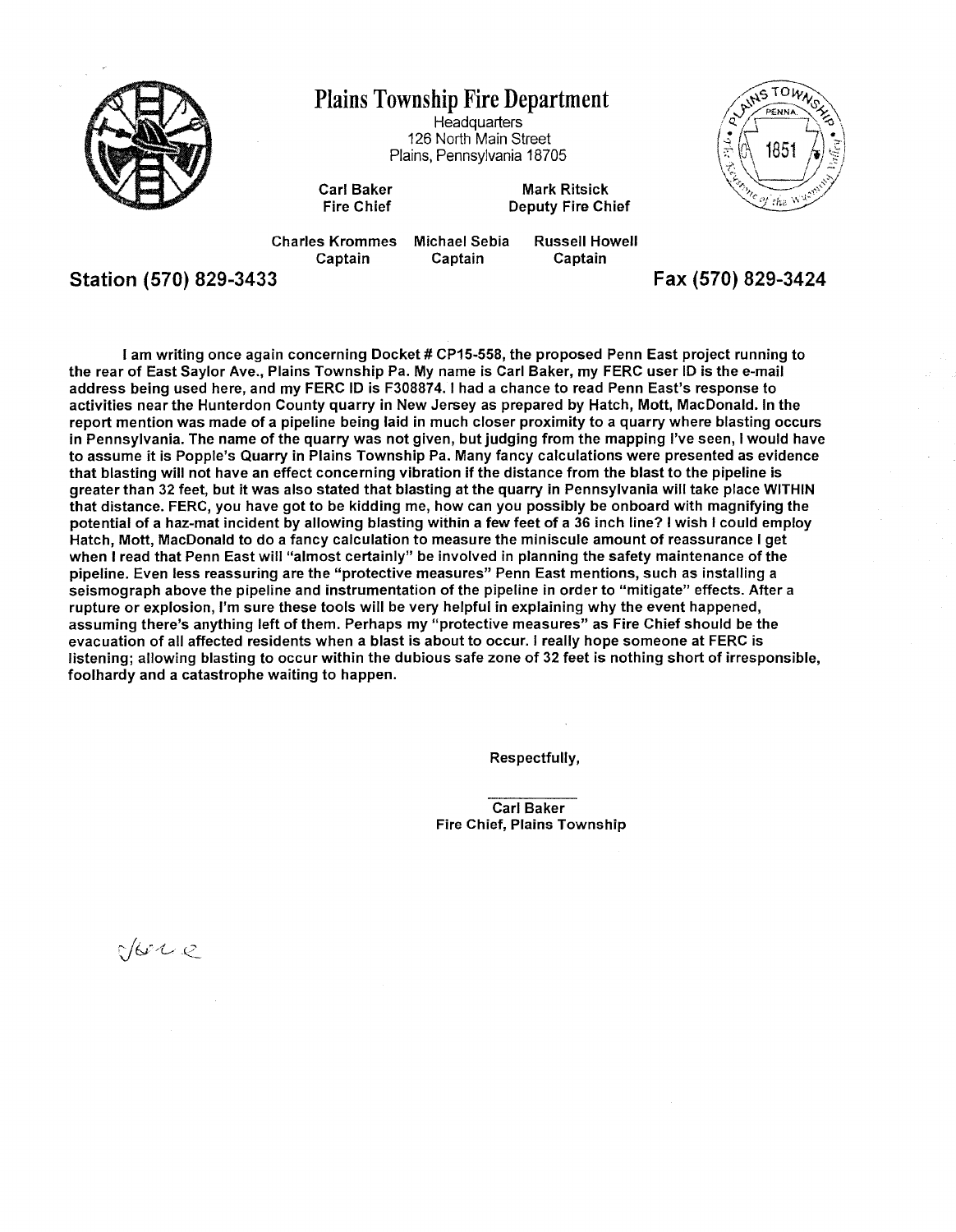1 ridiculous that FERC would permit something that is going to 2 benefit principally corporations in Texas instead of the 3 people of Pennsylvania, New Jersey, or the United States or 4 the national interest for this country.

5 In fact, if all exports were banned -- under 6 Obama imports have gone down from 60 percent to 35 percent 7 and if you ban all the exports of gas and oil you could down 8 to within 15 percent, which could be made up renewable 9 energy, which would definitely be in the country's best 10 interest.

11 I think FERC has lost its original mission to 12 benefit this country. I think it's an antiquated agency 13 that is self-funded by the permitting, not regulation of 14 giving these permits out and so I think it's a situation of 15 the fox watching the hen house instead of watching out for 16 the flock. The end. Okay, thank you.

17 MR. BAKER: Carl Baker, C-a-r-1 B-a-k-e-r. 18 My question to FERC is the following: Is it 19 common practice for FERC to allow large diameter lines to be 20 laid within a few feet of an active quarry where blasting 21 occurs?

22 In June, PennEast found it necessary to address 23 the concerns at the Hunterdon County Trap Rock quarry in New 24 Jersey by hiring Hatch, Mott, MacDonald and having them 25 present a report. Keep in mind that any blastinq operations

Carl Baker is Plain's Turp Fare<br>Clief - Thes is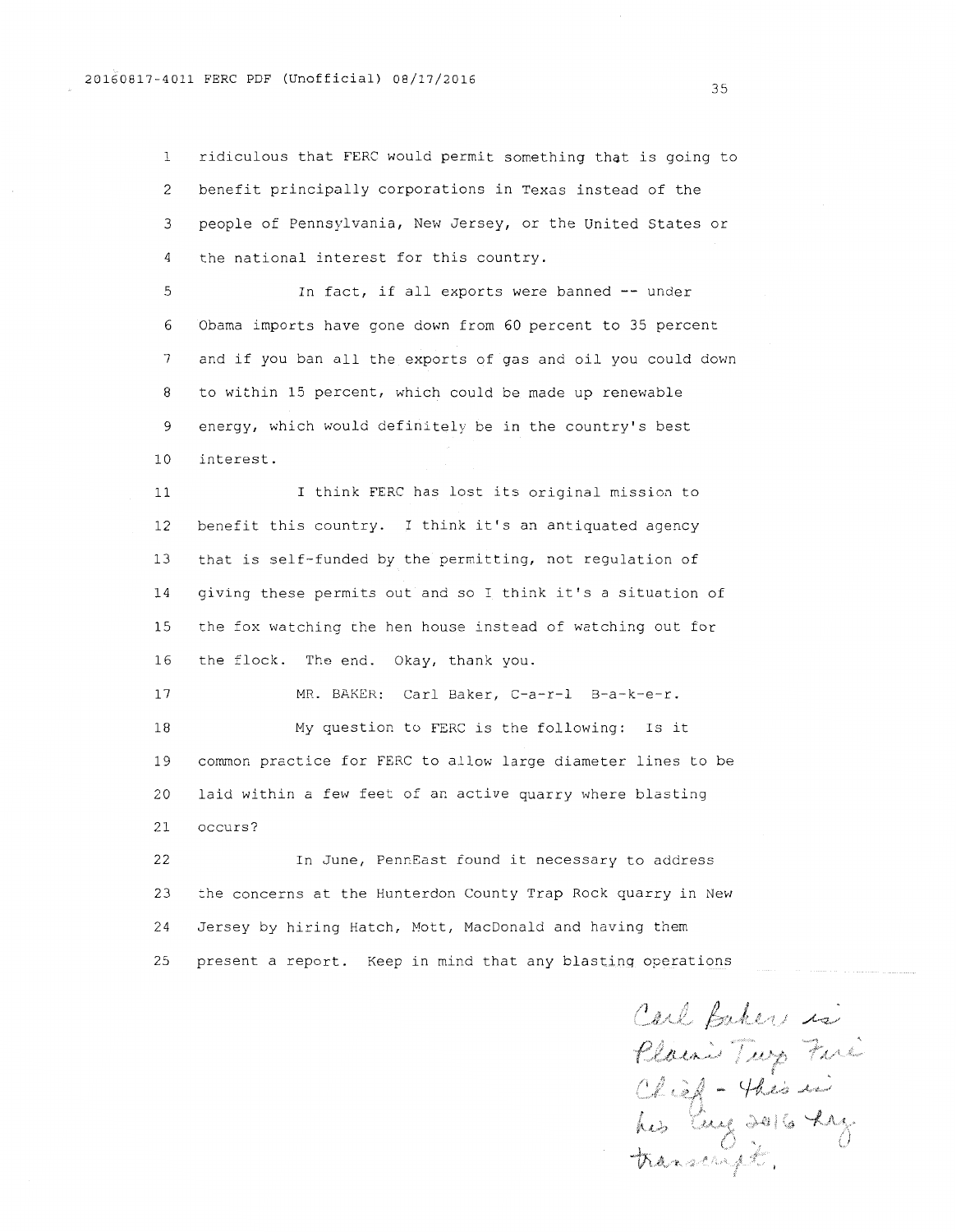1 at this quarry will be at least 2000 linear feet from the 2 pipeline alignment.

3 The mathematicians at the firm working for 4 PennEast presented a very scholarly-looking equation that 5 concludes that a mere 32 feet is all the distance you need 6 between a detonation and a 36-inch line carrying natural 7 gas. This sentence comes from the report. "From the above 8 evaluation, a safe separation distance of 32 feet between 9 the pipeline and blasting should be maintained to avoid 10 pipeline safety concerns related to vibration effects from 11 blasting."

12 In the very next sentence they contract 13 themselves by saying that it doesn't mean you cannot blast 14 within 32 feet. You basically just have to attend to some 15 details and be a little more careful. I can't believe 16 anyone at FERC would actually buy into something like this, 17 especially after being presented with the dubious 18 calculations by PennEast's hired-gun.

19 Now why were all these fancy, highbrow 20 calculations even brought up when the distance at the New 21 Jersey quarry was 2000 feet you may ask. The answer comes 22 in the next sentence and reads as follows: "PennEast is 23 aware that at tone location along the current Project 24 alignment blasting may possibly be occurring within the 25 distance of the pipeline."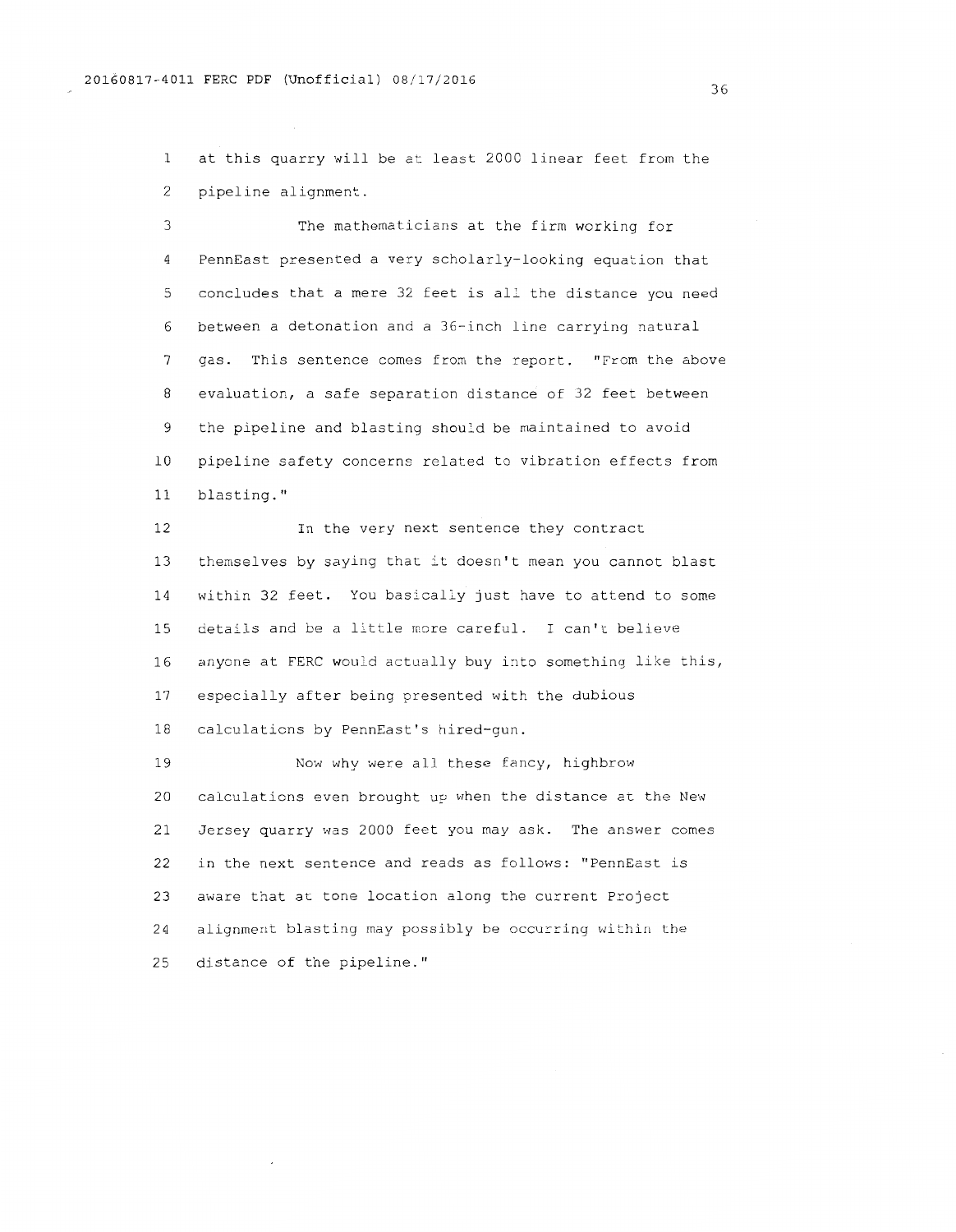1 The next sentence stats it is a Pennsylvania 2 quarry that conveniently is not name, but from the mapping 3 I've seen sure looks like the Valley Stone Quarry located on 4 East Saylor Avenue in Plains Township.

5 One would expect a reputable4 firm to communicate 6 this information directly to the Board of Commissioners and 7 emergency responders rather than trying to hide it in a 8 report issued to a neighboring state, but I'm not sure 9 PennEast and reputable go together. It only makes one 10 wonder what other surprises PennEast has in store.

11 Getting back to the very debatable distance 12 issue, PennEast presents reassurances that are hardly 13 reassuring. For example, PennEast will "almost certainly" 14 be involved in planning safety maintenance of the pipeline 15 and will institute "protective measures'' such as installing 16 a seismograph above the pipeline and using instrumentation 17 in the line to mitigate effects. These tools will be great 18 in explaining why a catastrophic rupture or explosion 19 occurred, providing there's anything left of them.

20 I am an East Saylor Avenue resident and affected 21 landowner, but I am also the Fire Chief in Plains Township 22 and this issue is of great concern to the Board of 23 Commissioners and the entire Fire Department. This will be 24 my fourth submission to FERC. And quite frankly, I'm 25 wondering if anyone is listening or cares. This reckless

37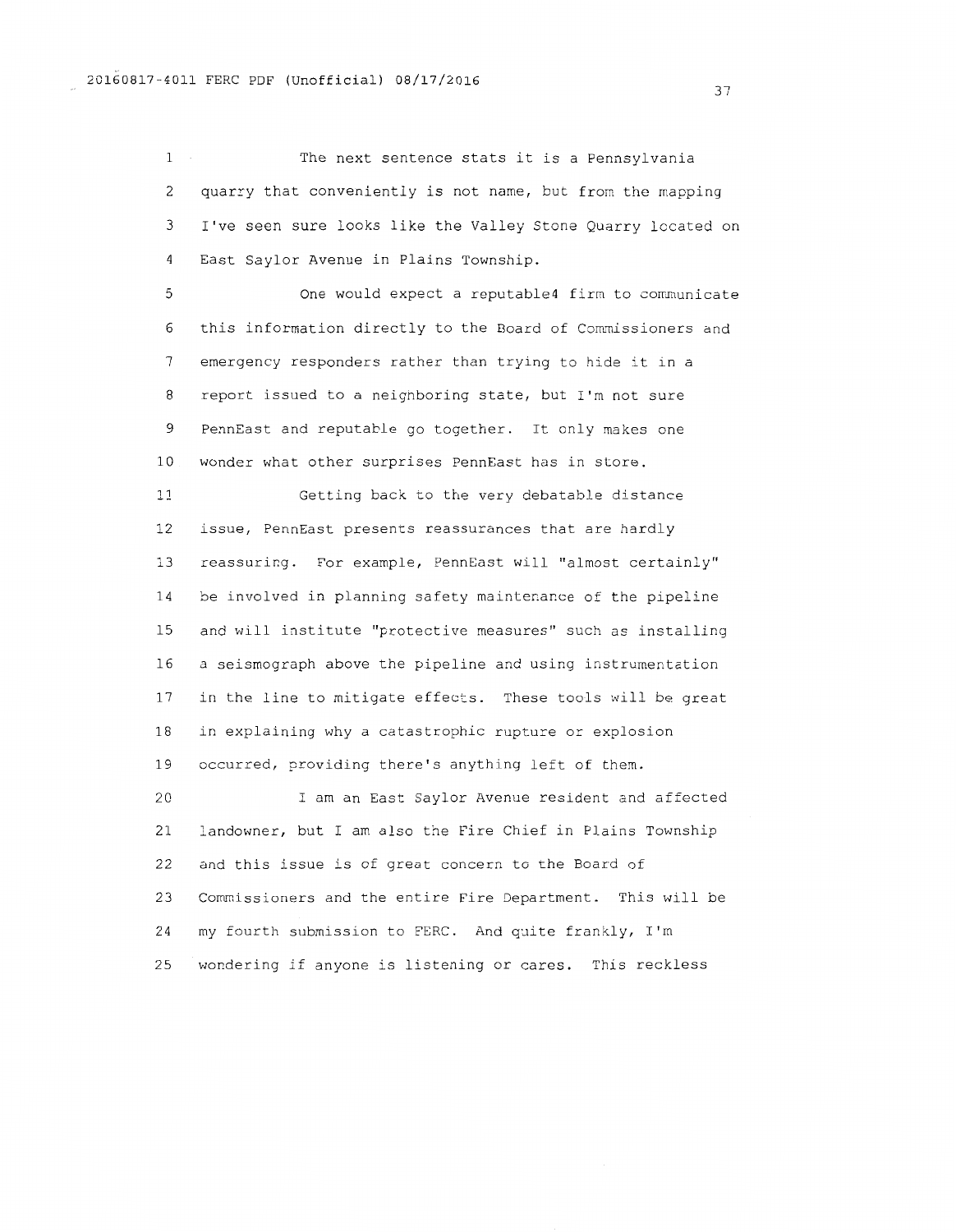1 and irresponsible routing is akin to someone smoking wile 2 fueling their vehicle. If the smoker is careful he could 3 certainly come away unscathed, but sooner or later human 4 error will come into play and the results won't be pretty. 5 The question is why would someone do it in the 6 first place; why take a chance? Human error is also a very 7 real possibility when dealing with explosives, so the 8 question is why would anyone allow a 36-inch pipeline 9 carrying natural gas near a blasting area? Why take a 10 chance? 11 MS. LONCOSKI: My name is Mary Grace Loncoski, 12 M-a-r-y G-r-a-c-e L-o-n-c-o-s-k-i. 13 14 I reside at 37 East Saylor Avenue, Plains, Pennsylvania. I'm a landowner, homeowner and taxpayer. My 15 husband and I built our home in 1972. It is a beautiful 16 home, as is all of our neighbors' homes. I am speaking for 17 all the people that are old and cannot fight against this. 18 This is 1,174 pages of DEIS. This is impossible 19 to address in this short period of time. 20 The PennEast Pipeline is dangerous, not needec, 21 not wanted, and will have negative impacts on our entire 22 area. All of our neighbors are upset. Many are elderly, 23 cannot come here to voice their concern. 24 This pipeline is life altering to property owners 25 who will live in fear of an explosion for the rest of their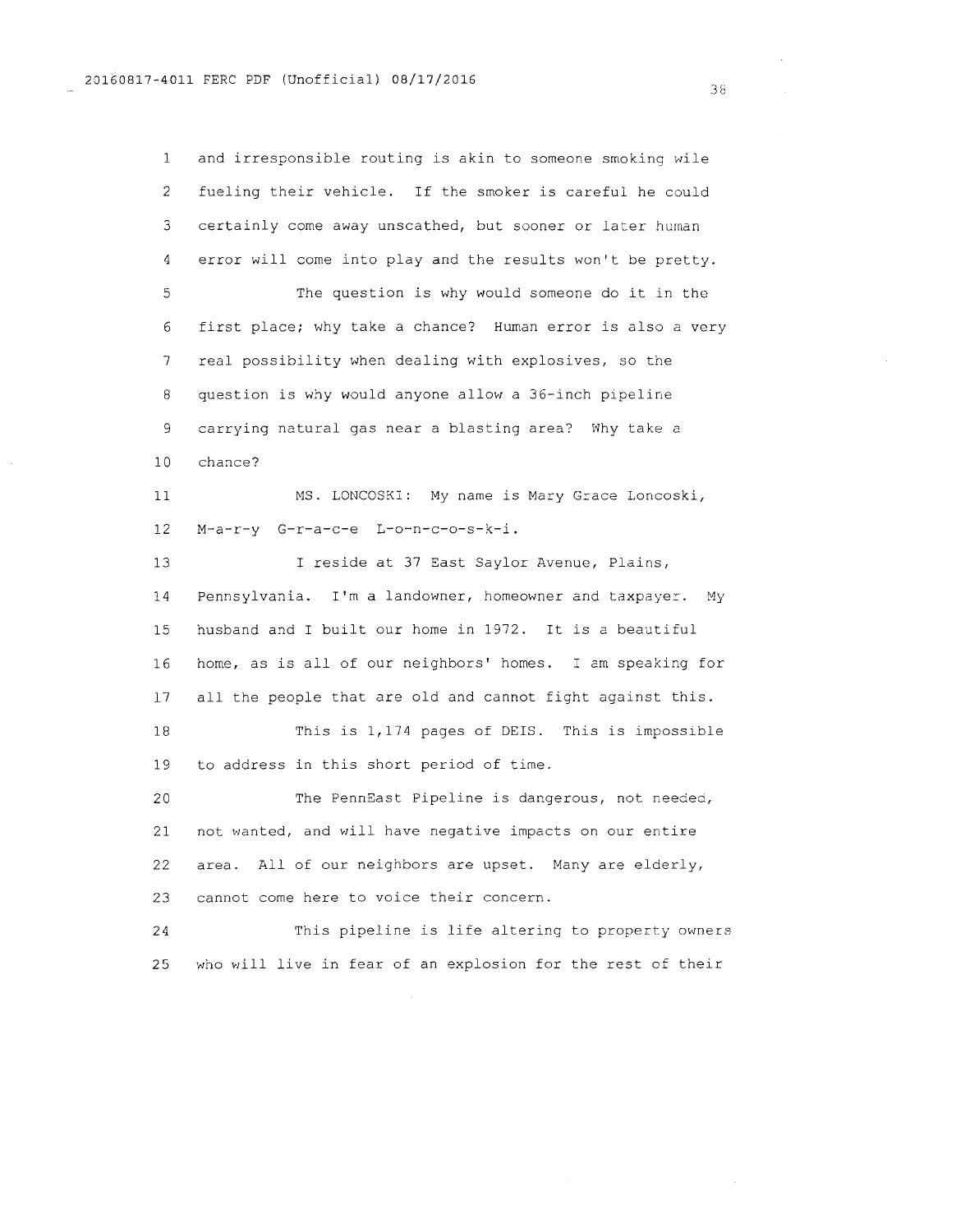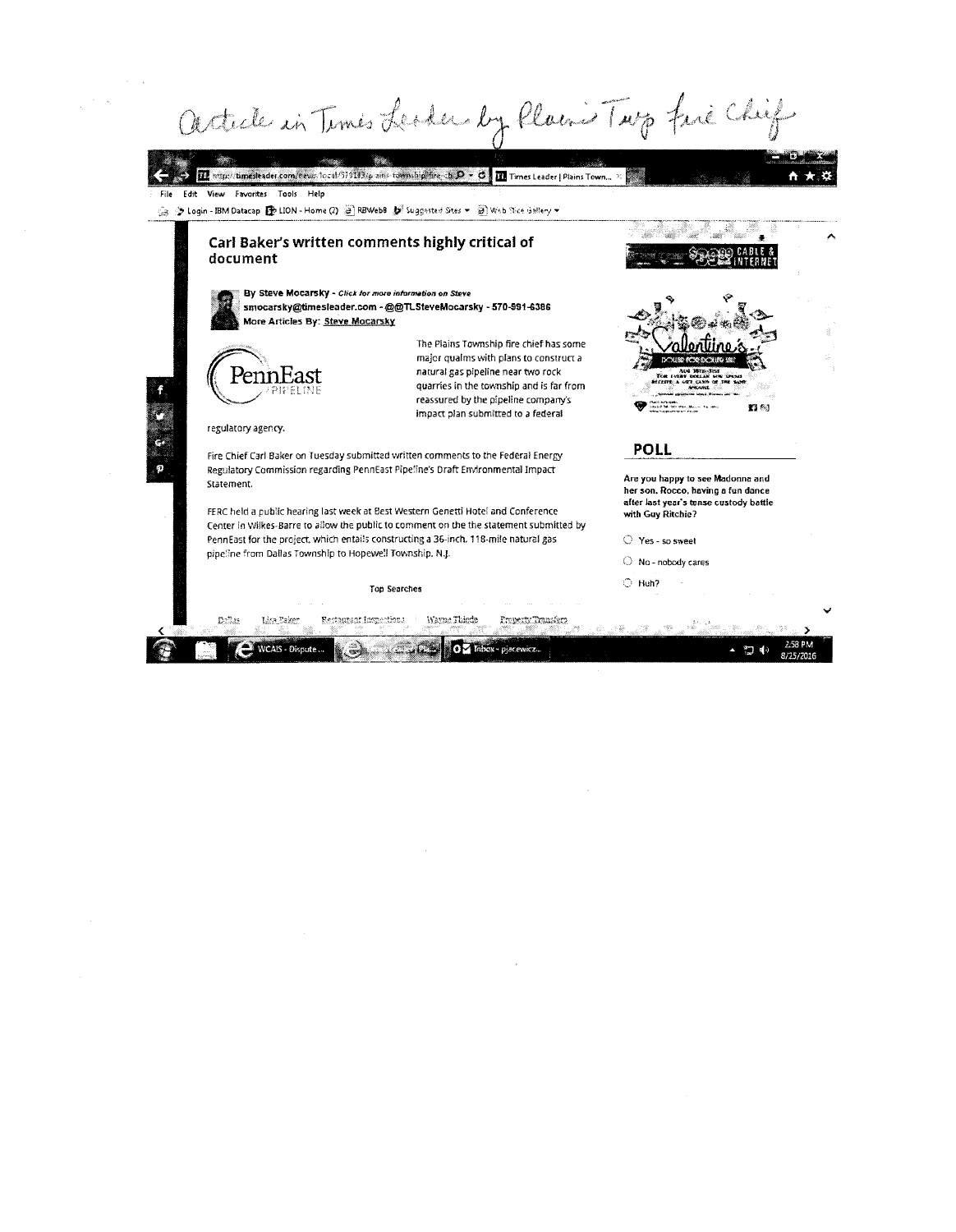